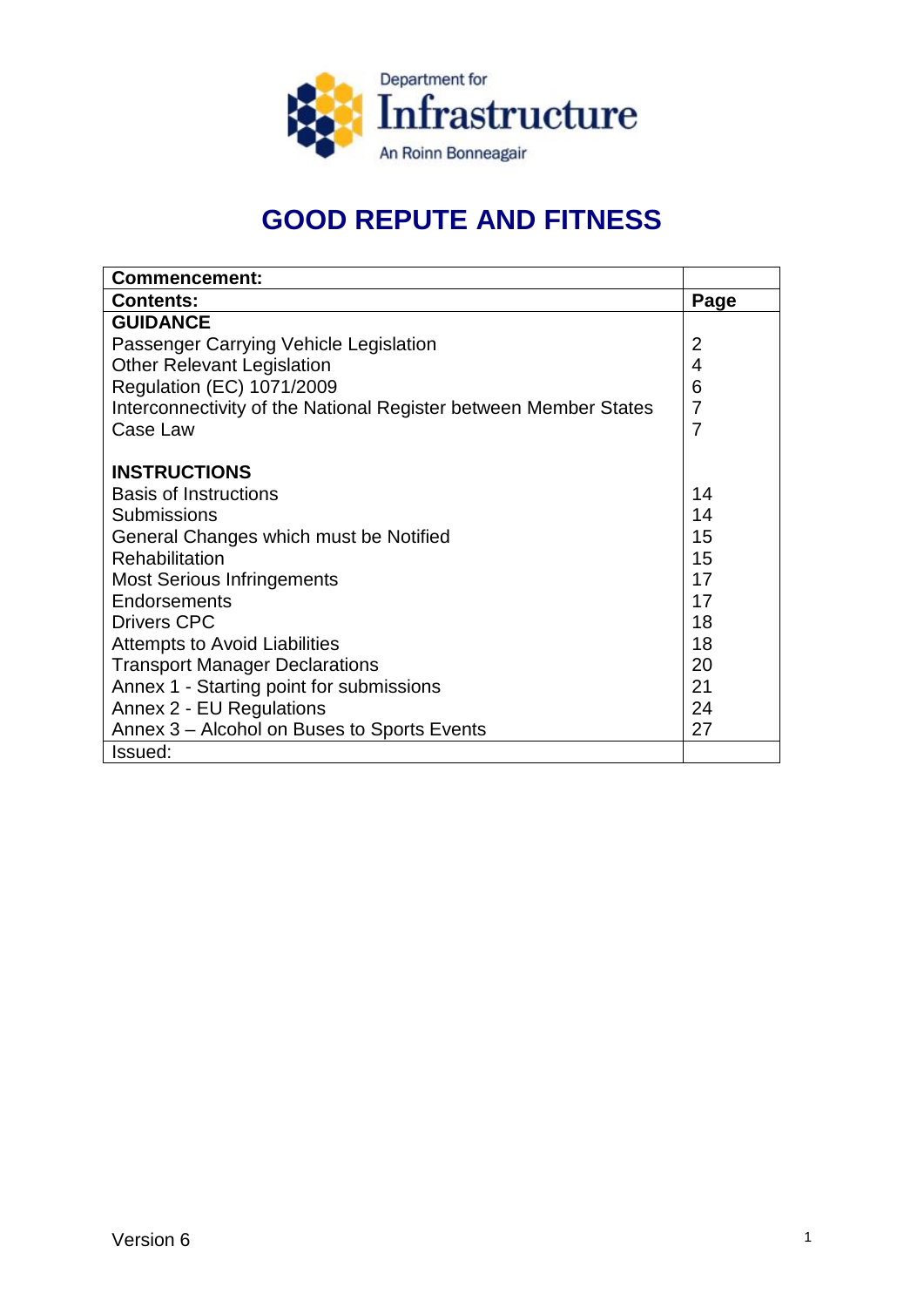# **GUIDANCE**

**1.** The Department for Infrastructure (DFI) has issued the following guidance in relation to the requirements of good repute and or fitness.

#### **PASSENGER CARRYING VEHICLES LEGISLATION: The Transport Act (Northern Ireland) 1967 – "the Act"**

**Regulation (EC) No1071/2009 – "the 2009 Regulation"**

## **Road Passenger Transport (Qualifications of Operators) Regulations (NI) 2014**

#### *General provisions*

Section 6A of the Transport Act (Northern Ireland) 1967 (the Act) states that the Department shall refuse to grant an applicant with a bus operator licence unless it is satisfied that the applicant- has an effective and stable establishment in Northern Ireland, is of good repute, has appropriate financial standing and has the requisite professional competence. Section 10(3A) states, where at any time during the currency of a road service licence it appears to the Department that, the holder of the licence no longer satisfies the requirements of section 6A or the Transport manager designated in accordance with section 6A no longer satisfies the requirements the department shall revoke the licence.

- **2.** Section 5 of the Act requires any applicant to provide any further information which the Department may reasonably require in relation to the application. Section 5(1) includes information of any previous experience or financial interest in providing services for the carriage of passengers for reward. Section 5(2) requires that an applicant provide particulars to satisfy the Department that the applicant has an effective and stable establishment in Northern Ireland and details of convictions, penalties or serious infringements which have occurred during the preceding five years and until the application process is complete.
- **3.** Section 6 of the Act states that the Department, when considering applications, shall take into account previous conduct of the applicant as a person providing facilities for the carriage of passengers for reward and the revocation or suspension of any road service licence held at any time by the applicant. This will also include any company of which the applicant is or has been a director, where the applicant is a company any person who is its director or any other company linked with that director, any member of a partnership, any parent company.

## *Bus Operator Licences*

- **4.** Section 6A (1) of the Act states that a licence will not be granted unless the Department is satisfied that the applicant:
	- Has an effective establishment in NI (as determined by Article 5 of the 2009 Regulation)
	- Is of good repute (as determined in accordance with section 46B)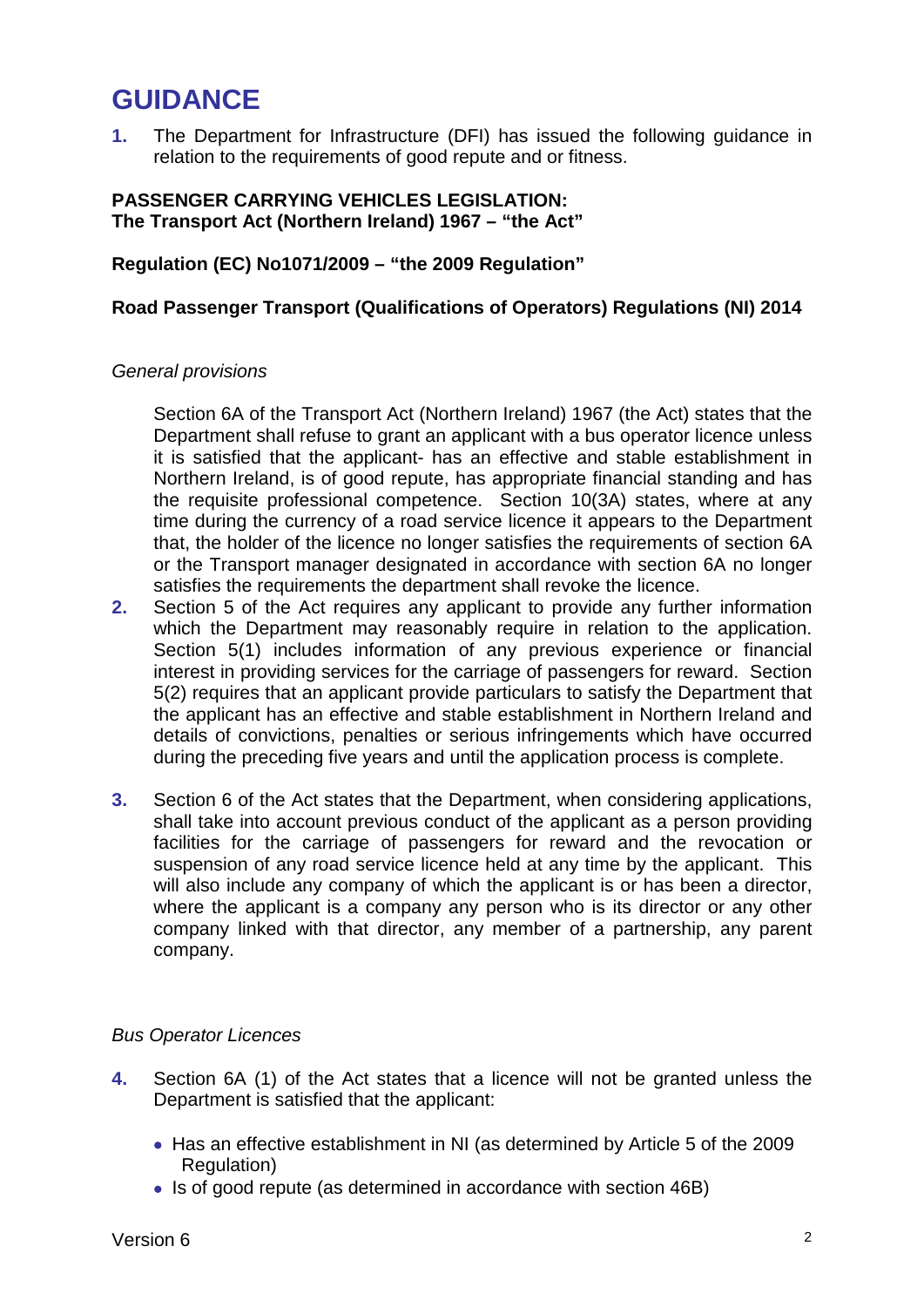- Has appropriate financial standing (as determined in accordance with section 46B of the Act and Article 7 of the 2009 Regulation), and
- Is professionally competent (as determined in accordance with section 46D and Article 4 of the 2009 Regulation)
- **5.** Section 6A (2) of the Act requires that a designated transport manager must meet the requirements of Article 4 of the 2009 Requiation including:
	- Is of good repute (as determined in accordance with section 46B)
	- Is professionally competent (as determined in accordance with section 46D), and
	- In the case of a transport manager designated under Article 4.2 of the 2009 Regulation is not prohibited to act as a transport manager by the Department and is not designated to act as a transport manager for a greater number of road transport operators, or greater number of vehicles, that the Department considers appropriate as per article 4.2(c) or the 2009 Regulation, or a smaller number as per Article 4.3 of the 2009 Regulation
- **6.** Action may be taken against a licence under section 10(1) of the Act for a failure to meet the requirements of a licence condition or any undertaking given pursuant to section 6A(3) has not been fulfilled. It is a condition for licenced operators to inform the Department within 28 days of any change to:
	- the name and legal form of the undertaking;
	- the address of the establishment;
	- matters affecting good repute
	- matters affecting financial standing
	- matters affecting professional competence
	- the transport manager's good repute and/or professional competence
	- the type of authorisation, number of vehicles etc.
- **7.** Section 6A (1)(b) of the Act states that an applicant for a licence is of good repute. Section 10 (3A) states that a licence shall be revoked if it appears to the Department that the licence holder is no longer of good repute
- **8.** Section 46B of the Act gives the Department discretionary powers to have regard to any matter in determining whether individuals or companies are of good repute either upon application or at any time during the life of the licence but in particular must have regard to any convictions and penalties of the individual or company/directors, employees/officers, or agents.
- **9.** Under section 46B(3) of the Act the Department must consider whether a finding that the person is no longer of good repute would constitute a disproportionate response.
- **10.** Under section 46B(4) of the Act the Department shall determine that a person is not of good repute if that person has\_
	- Been convicted of a serious offence
	- Incurred a conviction or penalty for one of the most serious infringements of Community rules as set out in Annex IV of the 2009 Regulation or
	- Been convicted of, or incurred a penalty for, a road transport offence.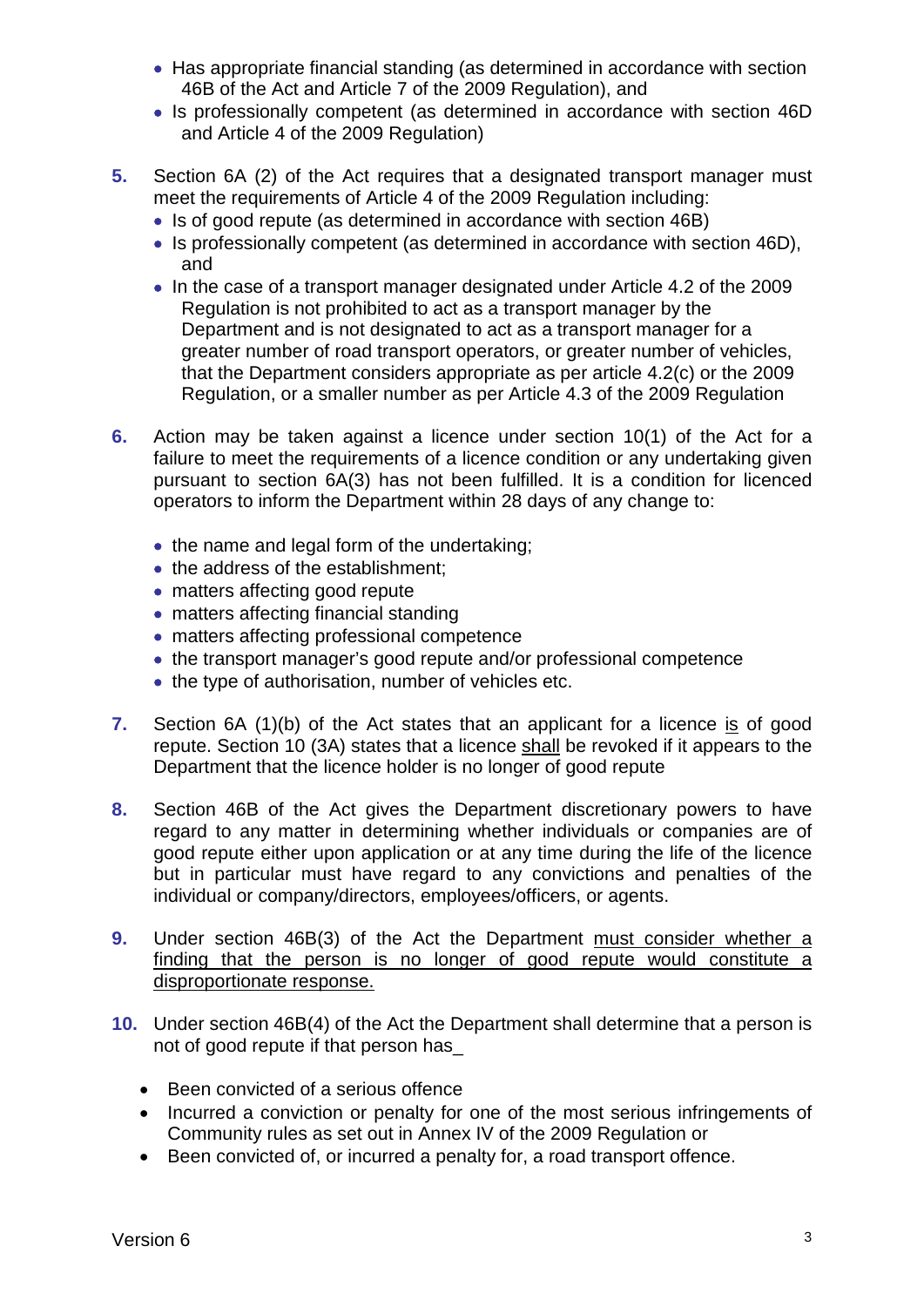- **11.** A serious criminal offence is defined in section 46B(6) of the Act as any conviction where one of the following punishments has been imposed:
	- Imprisonment exceeding three months;
	- A fine exceeding level 4 on the standard scale currently £2500
	- A community service order (or equivalent) requiring unpaid work for more than 60 hours;
	- Any punishment outside the UK corresponding to the above.
- **12.** A road transport offence is defined in section 46B(7) as an offence under the law of any part of the United Kingdom relating to road transport including, in particular
	- An offence as listed under Article 6(1)(a)(iv) or Article 6(1)(b) of Regulation (EC) No 1071/2009, or
	- Any corresponding offence under the law of a country or territory outside the United Kingdom

## **Other Relevant Legislation: Convictions and infringements**

## *The Rehabilitation of Offenders (Northern Ireland) Order 1978*

- **13.** Article 3 of the Rehabilitation of Offenders (Northern Ireland) Order 1978 provides that a person is to be treated as a rehabilitated person. A conviction is to be treated as "spent" provided that the following conditions are satisfied in relation to any offence or offences committed before or after commencement of the Order:
	- the sentence imposed is not excluded from rehabilitation under the Order;
	- since the conviction and during the relevant rehabilitation period, there has not been a subsequent conviction and sentence which is excluded from rehabilitation.
- **14.** The convictions of corporate bodies are not subject to the Rehabilitation of Offenders (Northern Ireland) Order 1978.
- **15.** A person can only become a rehabilitated person if the sentence has been served in full or there has been full compliance with the requirements of the sentence. A failure to pay a fine or breach of a community penalty does not exclude a person from subsequently becoming rehabilitated. A sentence of imprisonment is deemed to have been served as at the time that the order requires the offender to be released from prison.
- **16.** Article 5 of the Order sets out the effect that rehabilitation has on an offender. A person who has become a rehabilitated person shall be treated for all purposes in law as a person who has not committed or been charged with or prosecuted for, or convicted of or sentenced for the offences which were the subject of the conviction. The result is specifically limited and refers to convictions rather than the conduct itself:
	- no evidence is admissible in any proceedings before a judicial authority exercising its functions in Northern Ireland to prove that the individual has committed or been charged with or prosecuted for or convicted of or sentenced for any offence which is the subject of the spent conviction; and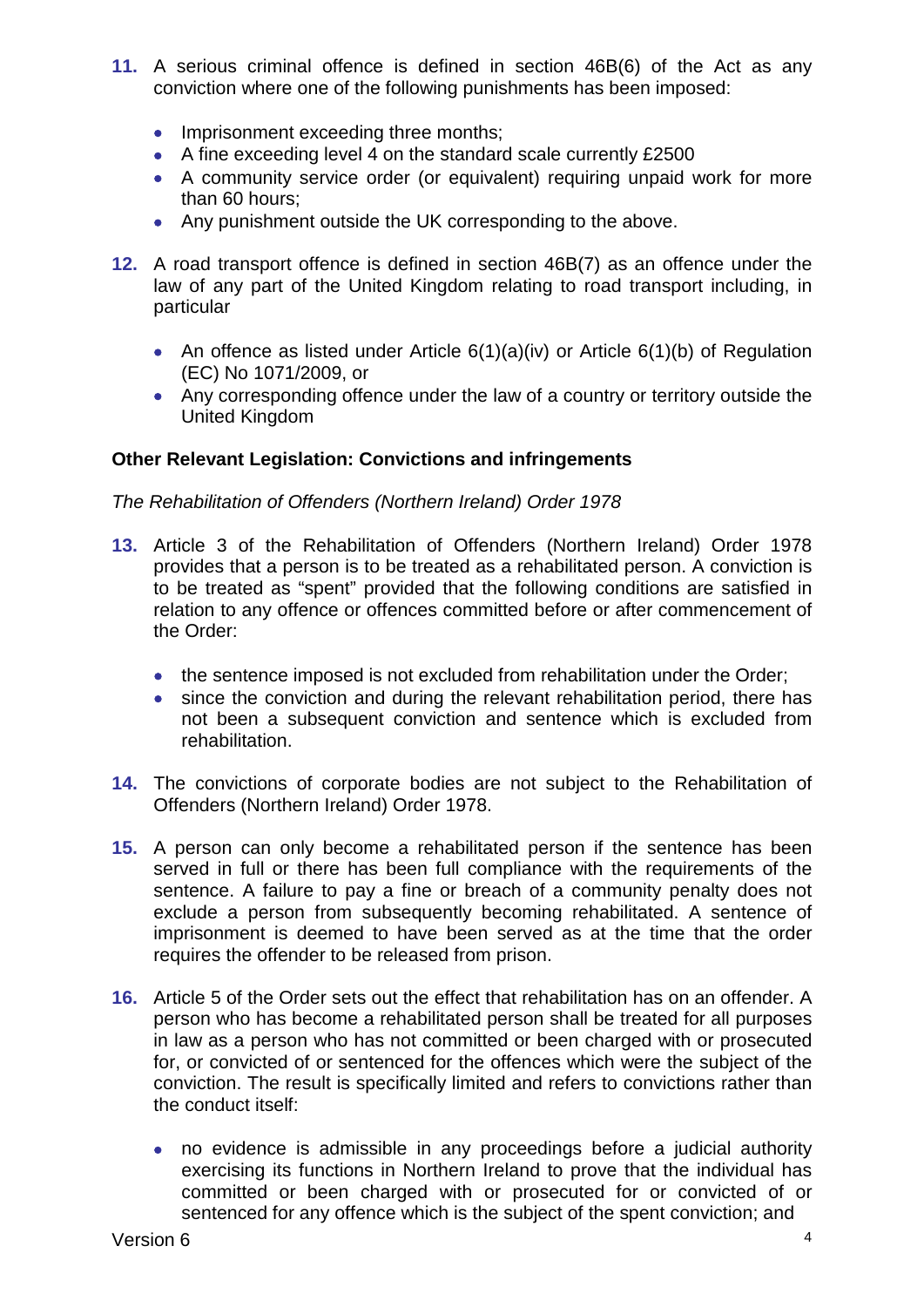- a person shall not, in any such proceedings, be asked, and, if asked, shall not be required to answer, any question relating to his past which cannot be answered, without acknowledging or referring to a spent conviction or spent convictions or any circumstances ancillary thereto.
- **17.** For the purposes of Article 5 of the Order "proceedings before a judicial authority" include, in addition to proceedings before any of the ordinary courts of law, proceedings before any tribunal, body or person having power:
	- by virtue of any statutory provision, law, custom or practice;
	- under the rules governing any association, institution, profession, occupation or employment; or
	- under any provision of an agreement providing for arbitration with respect to questions arising there under;

to determine any question affecting the rights, privileges, obligations or liabilities of any person or to receive evidence affecting the determination of any such question.

- **18.** Article 7 sets out the rehabilitation periods as summarised in the attached instruction on Rehabilitation (page 14). Article 7 sets out the rehabilitation period applicable where multiple convictions apply:
	- where only one sentence covered by this Order is imposed the rehabilitation period is as set out at Article 6.
	- where more than one sentence covered by this Order is imposed in respect of a conviction (whether or not in the same proceedings) the applicable rehabilitation period is that for the longest sentence.
	- where a person is conditionally discharged or placed on probation and after the end of the applicable rehabilitation period he is dealt with, in consequence of a breach of the order for the offence for which the order was made then he shall not be treated as having become rehabilitated until the end of the rehabilitation period for the new sentence.
	- If during the rehabilitation period the person convicted is convicted of a further offence (other than a summary offence) and no sentence excluded from rehabilitation is imposed in respect of the latter conviction any rehabilitation period which would end the earlier shall be extended so as to end at the same time as the other rehabilitation period.
	- the rehabilitation period applicable to another conviction cannot be extended by reference to an order imposing on a person any disqualification, disability, prohibition or other penalty.
- **19.** The provisions do not apply to a conviction in another country which would not have constituted an offence if it had taken place in Northern Ireland.
- **20.** Whilst Article 8(3) of the Rehabilitation of Offenders (Northern Ireland) Order 1978 allows a "spent" conviction to be admitted in evidence where the judicial authority, i.e. the Department, is satisfied, in the light of any considerations which appear to it to be relevant (including any evidence which has been or may thereafter be put before it), that justice cannot be done in the case except by admitting or requiring evidence relating to a person's "spent" convictions, this is subject to the specific provisions relating to spent convictions in the Road Passenger Transport legislation, as above. Article 8(3) ensures that "spent" convictions stay "spent" unless it is in a class where it is permissible to do so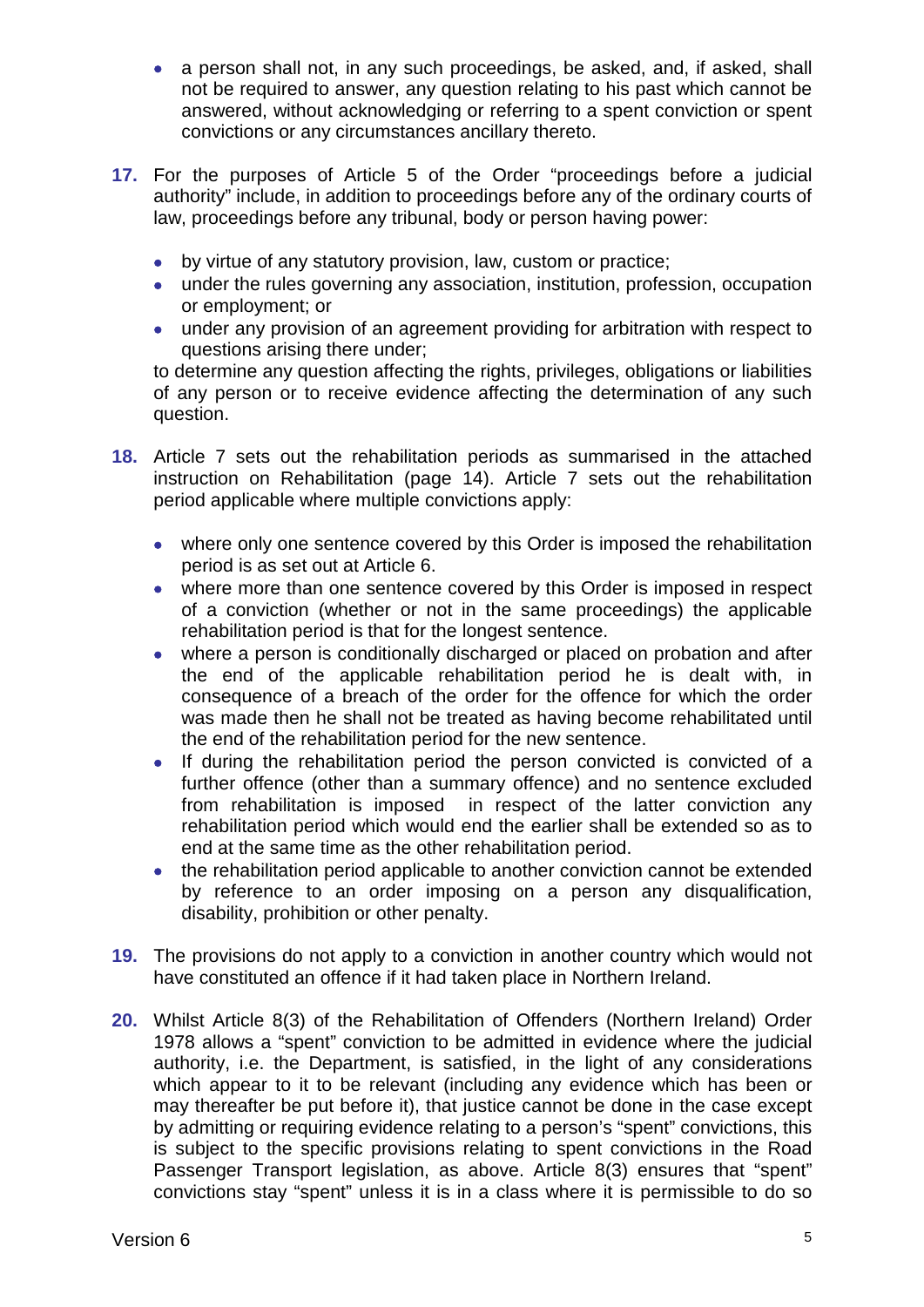and the party applying to put the "spent" conviction in (for example the Police or DVA) can satisfy the Department that there is no other way of doing justice.

**21.** In accordance with section 46B 9(b) the Department may also disregard a conviction if such time as it thinks appropriate has elapsed since the date of the conviction.

## *Regulation (EC) 1071/2009*

#### *Serious infringements*

- **22.** Annex IV of the Regulation (EC) 1071/2009 identifies the most serious infringements that must be considered by the Department for the purposes of Article 6(2)(a) relating to good repute.
- **23.** They are as follows
	- Exceeding the maximum 6-day or fortnightly driving time limits by margins of 25 % or more
	- Exceeding, during a daily working period, the maximum daily driving time limit by a margin of 50 % or more without taking a break or without an uninterrupted rest period of at least 4,5 hours
	- Not having a tachograph and/or speed limiter, or using a fraudulent device able to modify the records of the recording equipment and/or the speed limiter or falsifying record sheets or data downloaded from the tachograph and/or the driver card
	- Driving without a valid roadworthiness certificate if such a document is required under Community law and/or driving with a very serious deficiency of, inter alia, the braking system, the steering linkages, the wheels/tyres, the suspension or chassis that would create such an immediate risk to road safety that it leads to a decision to immobilise the vehicle
	- Transporting dangerous goods that are prohibited for transport or transporting such goods in a prohibited or non-approved means of containment or without identifying them on the vehicle as dangerous goods, thus endangering lives or the environment to such extent that it leads to a decision to immobilise the vehicle
	- Carrying passengers or goods without holding a valid driving licence or carrying by an undertaking not holding a valid Community licence
	- Driving with a driver card that has been falsified, or with a card of which the driver is not the holder, or which has been obtained on the basis of false declarations and/or forged documents
	- Carrying goods exceeding the maximum permissible laden mass by 20 % or more for vehicles the permissible laden weight of which exceeds 12 tonnes, and by 25 % or more for vehicles the permissible laden weight of which does not exceed 12 tonnes
- **24.** Article 16 refers to the establishment of a National electronic register, which must contain
	- i. the name and legal form of the undertaking;
	- ii. the address of its establishment;
	- iii. the names of the transport managers designated to meet the conditions as to good repute and professional competence, or the name of a legal representative;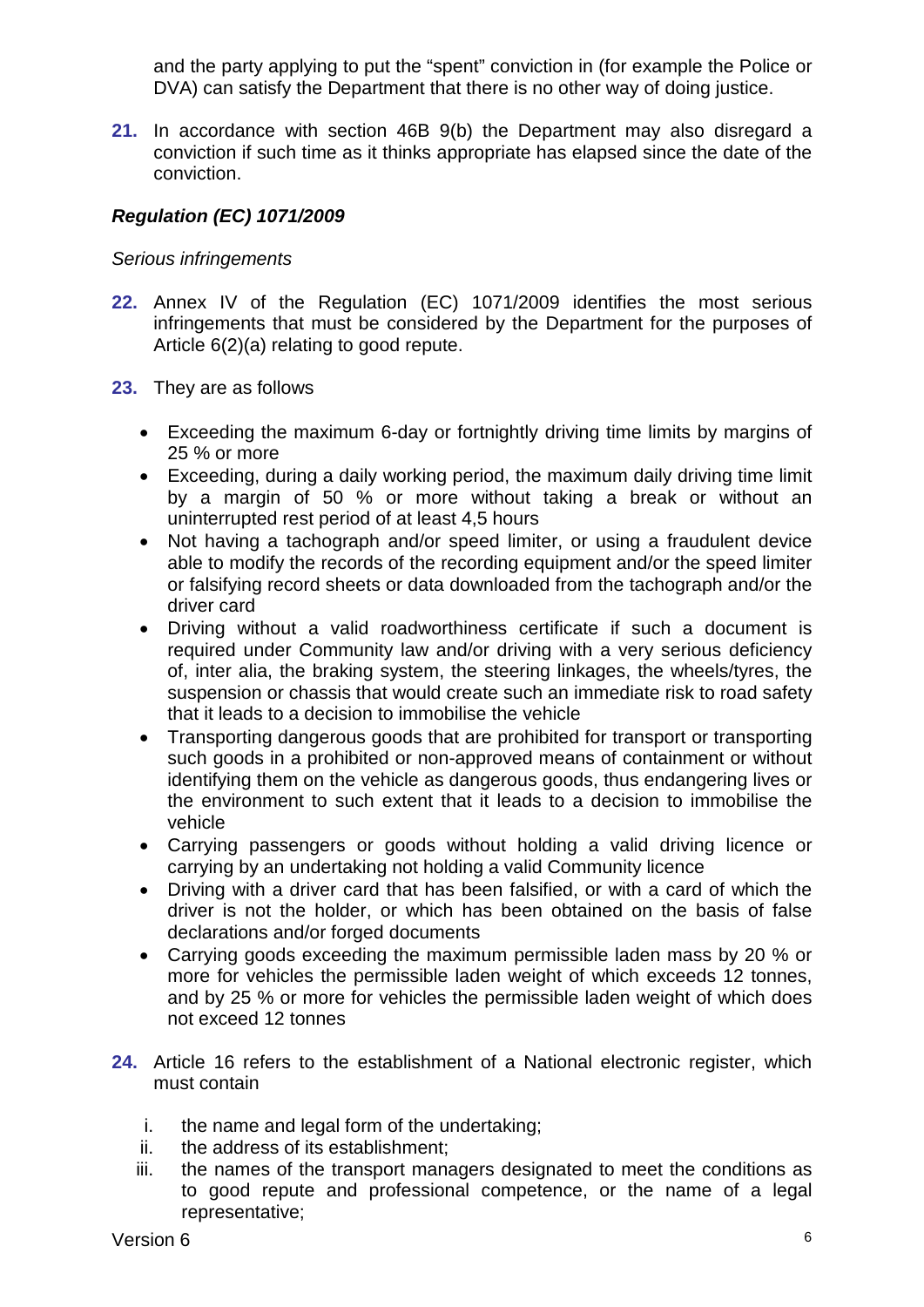- iv. the type of authorisation, the number of vehicles it covers and, where appropriate, the serial number of the Community licence and of the certified copies
- v. the number, category and type of serious infringements, as referred to in Article 6(1)(b), which have resulted in a conviction or penalty during the last 2 years;
- vi. the name of any person declared to be unfit to manage the transport activities of an undertaking, as long as the good repute of that person has not been re-established pursuant to Article 6(3), and the rehabilitation measures applicable.

# *Interconnectivity of the National Registers between Member States*

- **25.** Regulation (EC) 1213/2010 requires that Members States from 31<sup>st</sup> December 2012 ensure that there is inter-connectivity between the various National Registers. The Department may therefore be referred to incidents where an operator and/or transport manager has been convicted of a *serious criminal offence* or has incurred a penalty within the European Union for a serious infringement of Community rules relating to:
	- the driving time and rest periods of drivers, working time and the installation and use of recording equipment;
	- the maximum weights and dimensions of commercial vehicles used in international traffic;
	- the initial qualification and continuous training of drivers;
	- the roadworthiness of commercial vehicles, including the compulsory technical inspection of motor vehicles;
	- access to the market in international road haulage or, as appropriate, access to the market in road passenger transport;
	- safety in the carriage of dangerous goods by road;
	- the installation and use of speed-limiting devices in certain categories of vehicle;
	- driving licences:
	- admission to the occupation;
	- animal transport.

# **Case law**

- **26.** This guidance may be subject to decisions of the higher courts and to subsequent legislation. As good repute and fitness are not defined in legislation the Department has extracted the following principles and examples from existing case law which apply to both<sup>1</sup>. Where a legal person is subject to an exsisting disqualification that means they cannot be involved in an application or operation<sup>[2](#page-6-1)</sup>
- **27.** Whilst European law leaves the choice of form and methods for the implementation of a Directive or Regulation to the particular Member State, European case law requires, in this instance the interpretation of 'road transport offences', to be consistent with the wording and purpose of the Regulation so as to achieve the intended result (as per the third paragraph of Article 249 of

<span id="page-6-0"></span> <sup>1</sup> 2013/007 Redsky Wholesalers Ltd

<span id="page-6-1"></span>Version 6 7 <sup>2</sup> 2013/040 Southwaterstreet Ltd t/a S W Transport and Thomas McKinney – as a director, 2014/066 Bridget Burden & Partners – as a partner.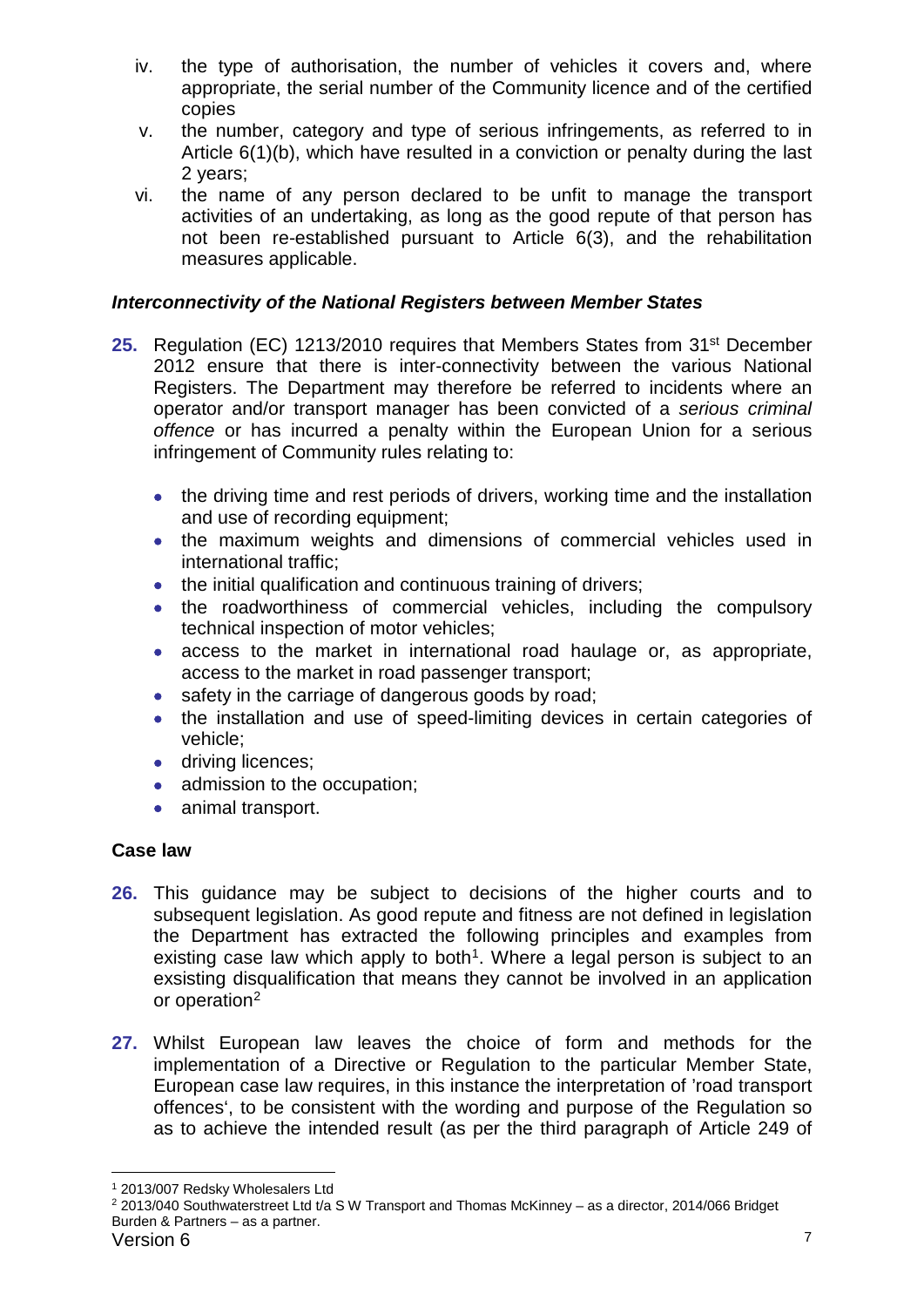the EC Treaty)<sup>[3](#page-7-0)</sup>. This approach is supported by domestic case law<sup>4</sup>. The EC legislation refers to "serious" road transport offences. It follows that the Department is not required to revoke licences for loss of good repute if operators are convicted of a number of minor road transport offences but might still take action in these cases under the existing discretionary powers in the legislation (see Article 6 at Annex 2). In the interests of consistency the Department will generally view as serious those offences which have a significant adverse impact in particular on:

- an operator's fitness to hold a licence;
- road safety;
- the promotion of fair competition:

and the protection of the environment.The Department must now approach the question of good repute by taking into account Section 46B of the 1967 Act, but also Article 6 of Regulation 1071/2009[5](#page-7-2). They cannot review the merit of a criminal conviction<sup>[6](#page-7-3)</sup> but must also consider the relative seriousness.

- **28.** The provisions regarding road transport offences are entirely separate from the general provisions relating to serious offences. On the previous wording of the legislation the phrase "more than one conviction" did not require proof of different incidents or different days of commission or of hearing in court. On any view a second conviction makes the breach of the law the more serious, since the additional conviction indicates a repetition of wrong-doing which properly affects the issue of general good repute<sup>[7](#page-7-4)</sup>. The Department will consider each conviction separately to determine its seriousness, e.g. adherence to the rules relating to drivers' hours are fundamental to road safety<sup>[8](#page-7-5)</sup>. However the case law importing a test of seriousness to road transport offences predates both the decision in Crompton t/a david Crompton Haulage v Secretary of State for Transport (2003) EWCA Civ 64 and 2002/217 Bryan Haulage Ltd, which in any event must now be read in the context of the directly applicable provisions of regulation (EC) 1071/2009.
- **29.** The Department should be careful to distinguish between the position of a company and individuals such as directors due to the provisions relating to mandatory loss of repute. Convictions of a company's officers, servants or agents, however, may be relevant. The minimum repute requirement will not be satisfied if relevant individuals have been convicted of serious criminal offences. That minimum requirement of good repute cannot be reduced by reference to "proportionality"[9](#page-7-6).
- **30.** The Upper Tribunal has highlighted the differences between an application where the Department exercises a 'gatekeeper function' and any subsequent regulatory action taken after a licence has been granted.[10](#page-7-7) On application the Department will wish to determine who will be responsible for fulfilling the undertakings and conditions and whether they are fit to do  $so<sup>11</sup>$ . Clearly an

<span id="page-7-0"></span> <sup>3</sup> Case C-106/89 Marleasing [1990] ECR I-4135 and Case C-334/92 Wagner Miret [1993] ECR I-6911

<span id="page-7-1"></span><sup>4</sup> Litster v. Forth Dry Dock and Engineering Company Ltd (1990) I AC 546, and Pickstone v Freemans plc (1989) AC 66 and Clyde v Eagle Star Insurance Co (1988) 4 All ER 417

<span id="page-7-2"></span><sup>5</sup> 2012/034 martin Joseph Formby t/a G&G Transport

<span id="page-7-3"></span><sup>&</sup>lt;sup>6</sup> Nottingham City Council v Faroog (mohammed) (1988) The Times 28<sup>th</sup> October

<span id="page-7-4"></span><sup>7</sup> 2000/009 & 2000/010 J C Stephenson & T E Turner (trading as J & T Transport) and Thomas McHugh <sup>8</sup> 2001/074 B E Clark

<span id="page-7-6"></span><span id="page-7-5"></span><sup>9</sup> 2008/580 TS Dhaliwal, See Practice Guidance and Instructions on the Principles of Decision Making

<span id="page-7-7"></span><sup>10</sup> 2013/046 Shearer Transport Ltd & James Shearer

<span id="page-7-8"></span><sup>11</sup> 2013/019 Susan tattersall t/a TMS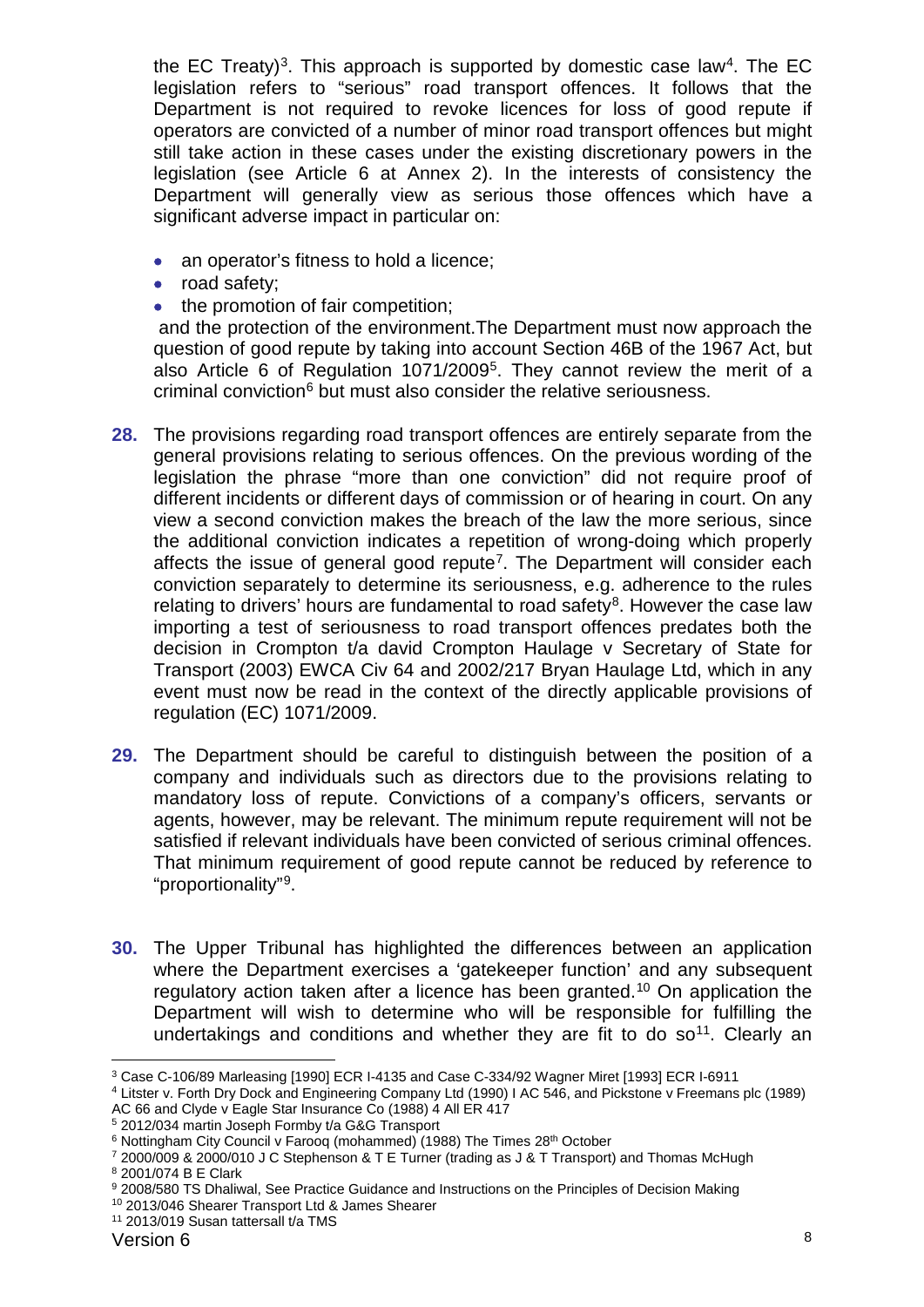application form cannot envisage every situation, for instance where serios convictions are not necessarily notifiable<sup>[12](#page-8-0)</sup> or where convictions are not specifically referred to in the schedules. The department cannot be expected to overlook facts which might be relevant to future compliance<sup>[13](#page-8-1)</sup> The undertakings specified on the licence, however, include a commitment to report convictions recorded against the licence holder or employees or agents of the licence holder.

- **31.** An applicant or operator can be taken to be aware of the various guidance documents issued by the Department<sup>[14](#page-8-2)</sup> The legislation gives the department wide discretion so that they 'may have regard to any matter' in determining whether an applicant is of good repute and can take into account any other information which appears to them to relate to the fitness of the individual to hold a licence. The wording of the general conditions on Bus Operators Licences explicitly imposes a duty to inform the Department of any events affecting good repute including convictions.
- **32.** The Department is not limited to the circumstances of a particular offence but can and will look at the conduct involved<sup>15</sup>. It can and will, for instance, consider general conduct where the operator was well aware of the commercial advantages that he was obtaining by reason of operating outside the operator licensing system and was not operating on a level playing field with his competitors<sup>[16](#page-8-4)</sup> such as fraud and breach of contract<sup>17</sup>. This might therefore include anti-competitive behaviour or a failure to deliver against registered timetables. The Department may examine matters where there is no conviction e.g. relevant charges left on the Crown Court file or a Police report of a relevant offence. The Department is entitled 'to take into account all reports concerning speeding or overloading when considering an operator's fitness to hold a licence'[18](#page-8-6). Other conduct such as a lack of co-operation and/or honesty during the course of the public inquiry will also be relevant. It is incumbent of course on an operator to ensure that prohibitions are cleared before using a relevant vehicle<sup>19</sup>.
- **33.** 'Fronting', where a person, partnership or company, which does not have an operator's licence, uses the operator's licence held by another entity to conceal the fact that they are behaving in a way which requires them to have an operator's licence of their own, is considered to be serious. Fronting deprives the Department of the opportunity to oversee an 'operator'. 'Fronting' is aggravated and very much more serious where it is apparent that the entity hiding behind the legitimate 'front' would be unlikely to obtain or would be debarred from holding their own operator's licence. The Upper Tribunal has given clear guidance that evidence of fronting can, on its own, provide justification for deciding that the operator being used as a 'front' has lost its good repute<sup>[20](#page-8-8)</sup>.

<span id="page-8-0"></span> <sup>12</sup> 2001/044 N hazel trading as JRS Freight (sentence of 46 months imprisonment for wounding with intent)

<span id="page-8-1"></span><sup>13</sup> 2009/528 KHJ Ltd once trust breaks down it is very difficult to rebuild – Upper Tribunal stay decision in Jarson

Ltd t/a Rob Jones Tractor Hire the Upper Tribunal. <sup>14</sup> 2012/346 MGM Haulage & Recycling Ltd

<span id="page-8-3"></span><span id="page-8-2"></span><sup>15</sup> 2010/367 Aspey Trucks Ltd considering the circumstances surrounding a conspiracy to supply Class B drugs <sup>16</sup> 2006/73 AG Everett

<span id="page-8-5"></span><span id="page-8-4"></span><sup>17</sup> 2010/058 Asif Mohammed Din t/a Ribble Valley Private Hire – unauthorised sub-contracting and use of drivers with no CRB checks for taxi work

<sup>18</sup> 2001/010 T Smith

<span id="page-8-7"></span><span id="page-8-6"></span><sup>19</sup> 2006/487 J & CM Smith

<span id="page-8-8"></span><sup>20</sup> 2011/357 Utopia Traction Ltd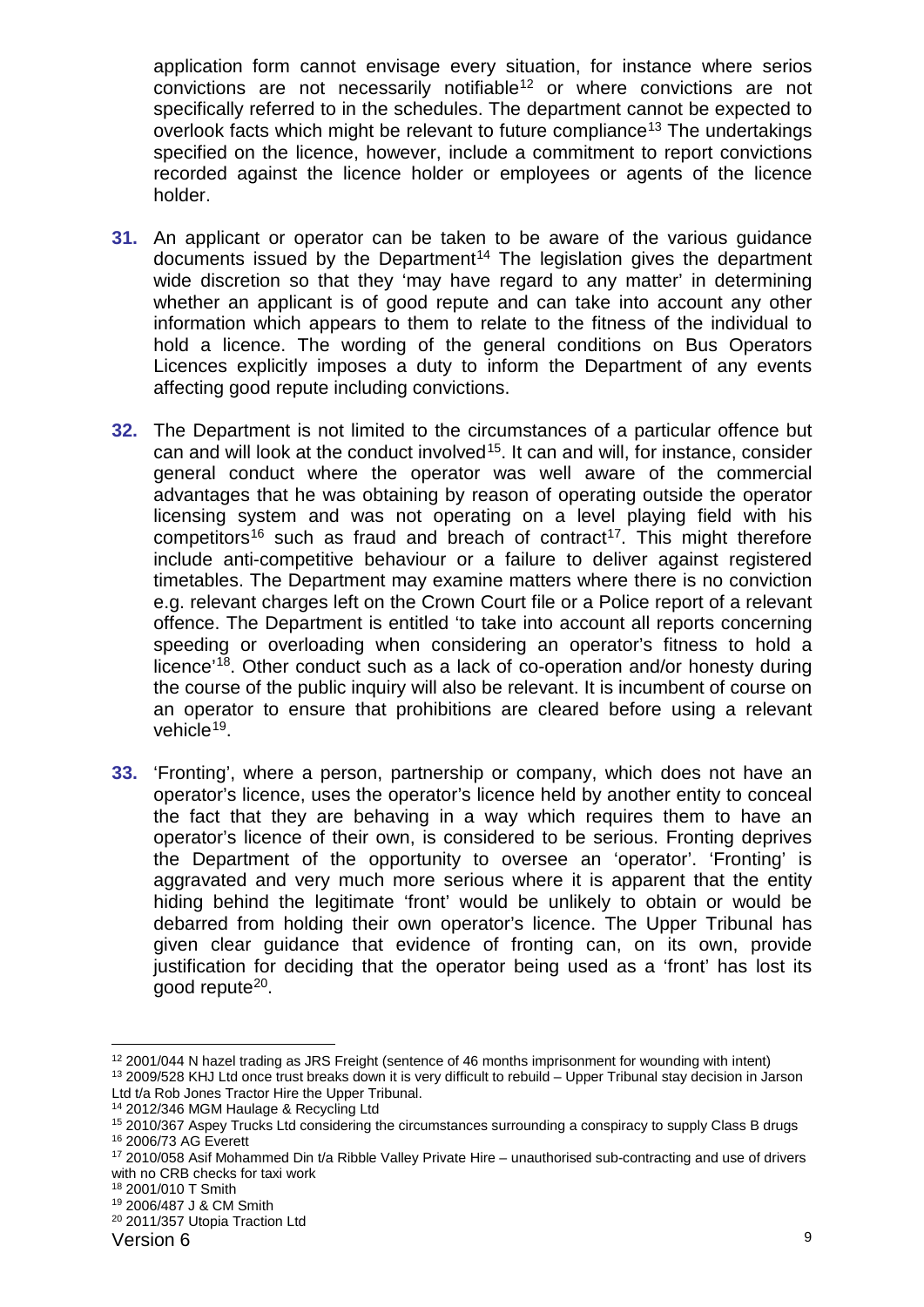- **34.** It is clear from the case law that the loan of discs is a serious matter<sup>[21](#page-9-0)</sup> as is the use of out of date discs<sup>22</sup>. It is incumbent on an operator who displays a disc from another operator to provide a pare trail to show that the use is legitimate<sup>23</sup> If an operator is found to have deliberately not paid vehicle excise duty it is open to conclude that there has been tax evasion<sup>[24](#page-9-3)</sup>, as with the persistent use of untaxed vehicles<sup>[25](#page-9-4)</sup>. The avoidance of fuel excise duty through the unlawful use of untaxed fuel 'undermines fair competition and no responsible regulator can tolerate it<sup>'26</sup>I (and HMRC may also impose penalities)<sup>27</sup>In such circumstances the Department will give very serious consideration as to whether operators can continue to satisfy the repute requirement.
- **35.** Adherence to the rules relating to drivers' hours is fundamental to road safety. The responsibility for ascertaining what is required and for complying with those requirements lies with the operator<sup>[28](#page-9-7)</sup>. Compliance has been described in three simple steps: check compliance with the governing legislation, train drivers regarding that legislation and monitor compliance, retrain and discipline drivers where shortcomings are identified.Whilst the task of ensuring compliance with those requirements can be delegated the responsibility cannot<sup>29</sup>. The Department can and will exercise its discretion in individual cases and therefore is entitled to conclude that convictions for this type of breach are serious road transport offences which could then lead to a loss of repute<sup>[30](#page-9-9)</sup>. In cases of persistent breaches of the drivers' hours rules and tachograph regulations by drivers the Department will scrutinise the operator's arrangements for ensuring compliance expecting detailed evidence of those arrangements to be provided (rather than mere assertions being made). Where the Department finds that the operator had knowledge of the breaches It will give serious consideration as to whether the operator can continue to satisfy the repute requirement as the operator should have been complying with the relevant undertaking. Missing mileage and a failure to retain or keep full records can often result in the remaining records being false as they may not show the true position.In cases of persistent breaches it may be difficult for an operator to contend that he has complied with his undertaking, as it requires a more rigorous regime<sup>31</sup>.
- **36.** A licence is issued to an operator on trust that the operator will comply with the requirements and that the application form has been fully and honestly completed. A failure to appoint a replacement transport manager after a period of grace or to communicate with the Department can amount to serious conduct on the part of the operator.<sup>[32](#page-9-11)</sup>A persistent failure to comply with undertakings, especially following a warning, may provide *compelling* reasons<sup>[33](#page-9-12)</sup> to conclude that there has been a loss of repute/fitness.The Department is entitled to have regard to first time annual test failures because they can be a barometer of the

<sup>-</sup>**<sup>21</sup>** 2000/15 D Murphy, 2010/84 & 86 Coach Express Ltd & Others

<span id="page-9-1"></span><span id="page-9-0"></span><sup>22</sup> 2000/027 P Brown trading as Leroy Coaches

<span id="page-9-2"></span><sup>23</sup> 2010/084&86 Coach Express Ltd & Others

<span id="page-9-3"></span><sup>24</sup> 2000/066 D Eccles

<span id="page-9-4"></span><sup>&</sup>lt;sup>25</sup> 2001/007 Alcaline UK (following a withdrawal of funds by an associated company)  $^{26}$  NT/2014/019 OC International Ltd v DOENI

<span id="page-9-6"></span><span id="page-9-5"></span> $27$  2002/018 UK Plant & Haulage (Services)<br> $28$  2010/063 Cornelius Pryde Hart and Abigail Hart t/a Zulu's Minibus

<span id="page-9-8"></span><span id="page-9-7"></span><sup>&</sup>lt;sup>29</sup> Harding v VOSA (2010) EWHC 713 Admin establishes that where a driver does not take the required rest period and has not kept a record of his reasons cannot rely on the exemption which allows derogation for safety reasons.

<span id="page-9-9"></span><sup>30</sup> 2001/074 Brian Edward Clark

<span id="page-9-10"></span><sup>31</sup> 2001/007 Alcaline UK

<span id="page-9-11"></span><sup>32</sup> 2012/001 Zeeshan Malik t/a Langston's Group

<span id="page-9-12"></span><sup>33</sup> 2011/036 LWB Ltd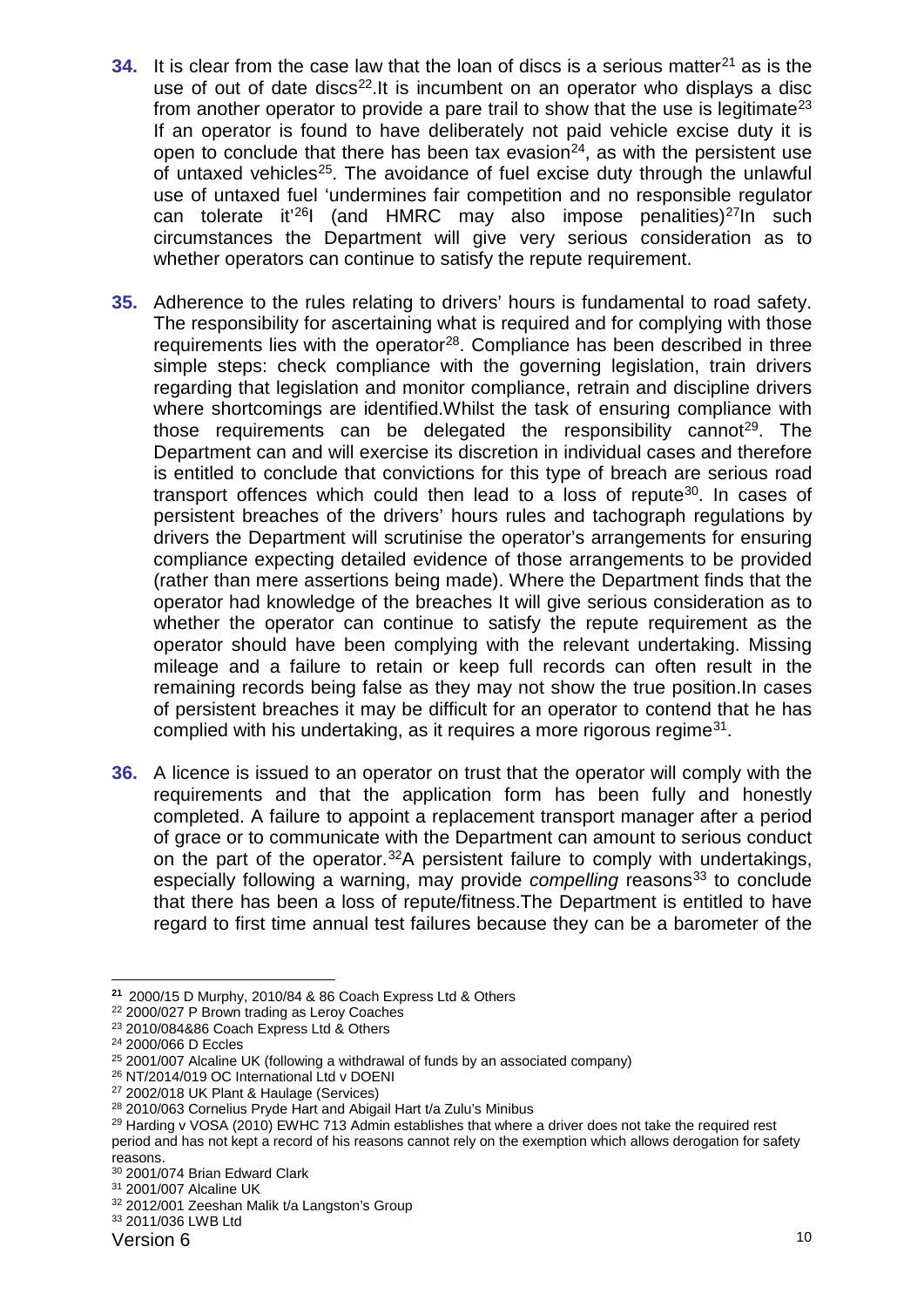way in which the vehicle in question is being maintained.<sup>34</sup> Where the Department finds that trust has been abused it may lead to a loss of repute, for example where there has been a failure to notify changes<sup>[35](#page-10-1)</sup>. The honest and truthful completion of an application for a licence is fundamental to the operator licensing system. The Department is entitled to conclude that an application form should have been checked by the applicant, a company secretary or by the directors/officers of the company<sup>[36](#page-10-2)</sup> and that the vehicles will be operated by the person who has applied for the licence<sup>37</sup>. Clearly the provision of false bank statements<sup>[38](#page-10-4)</sup> or the failure to disclose relevant previous conduct such as convictions<sup>[39](#page-10-5)</sup> or revocations<sup>[40](#page-10-6)</sup> or insolvency<sup>[41](#page-10-7)</sup> will entitle the Department to question the operator's repute and is likely to have a serious impact upon that repute.

- **37.** A history of involvement with dissolved companies without any evidence of actual wrongdoing will not of itself amount to a loss of repute<sup>[42](#page-10-8)</sup>. Where an individual has declared a previous bankruptcy but produced a discharge certificate and satisfactory financial evidence, in the absence of any other issue this should not of its own prevent grant. However, the use of "Phoenix" arrangements to avoid previous liabilities may amount to unacceptable business practice<sup>43</sup>. A phoenix company is where the assets of one limited company are moved to another legal entity (sometimes referred to as a 'prepack') but with no obligation to pay the failed company's debts. Commissioners will scrutinise such applications carefully to ensure the promotion of the principle of fair competition.
- **38.** Dishonesty and illegal operation are very serious matters. The Department is entitled to conclude that a person does not have the required repute where they have decided to operate without authorisation particularly in the face of warnings not to<sup>44</sup>. All operators have a positive duty to co-operate with DVA and the Department. Any attempt to deceive the Department is serious conduct that cannot be condoned particularly where an operator and/or applicant relies on a document that has been altered so that it might mislead the Department<sup>45</sup>. Similarly operators who deliberately deceive and present false evidence to the Department either in correspondence or at public inquiry are also liable to prosecution through the criminal courts and are likely in serious cases to receive a custodial sentence.
- **39.** Other conduct such as a failure to heed instructions from enforcement or police officers<sup>[46](#page-10-12)</sup> or attempts to circumvent the licensing system<sup>[47](#page-10-13)</sup> recurring civil penalties and breaches of other enforcement regimes such as the Home Office code of practice on preventing clandestine entrants<sup>48</sup>will also have a serious

<span id="page-10-0"></span> <sup>34</sup> 2012/023 JA & VC Fryer farms

<span id="page-10-1"></span><sup>35</sup> 2000/36 C Clark, 2008/410 Brian Hill Waste Management (prior to administration)

<span id="page-10-2"></span><sup>36</sup> 2000/041 Hi-Kube

<span id="page-10-3"></span><sup>&</sup>lt;sup>37</sup> 2004/426 EA Scaffolding, 2004/255 M Oliver, <sup>38</sup> 2006/313 D Lloyd

<span id="page-10-5"></span><span id="page-10-4"></span><sup>39</sup> 2000/059 Dolan Tipper Services

<span id="page-10-6"></span><sup>40</sup> 2004/367 N & S Gillman

<span id="page-10-7"></span><sup>41</sup> 2007/212 Huxley Travel

<span id="page-10-8"></span><sup>42</sup> 2010/067 Pemberton Transport Ltd

<span id="page-10-10"></span><span id="page-10-9"></span><sup>43</sup> 2010/083 Paul Frederick Boomer t/a Carousel and see Guidance and Instructions on Legal Entities 44 2005/537 West Mix, 2002/027 D Broadie

<span id="page-10-11"></span><sup>45</sup> 2002/009 Gollop, 2005/087 P Duckmanton (maintenance records), 2002/075 Hazco Environmental Services (Drivers' hours)

<span id="page-10-12"></span><sup>46</sup> 2005/050 Rush Travel

<span id="page-10-13"></span><sup>&</sup>lt;sup>47</sup> 2006/056 Paul Oven Transport, AG Everett (as above), <sup>48</sup> Issued pursuant to the Immigration and asylum Act 1999

<span id="page-10-14"></span>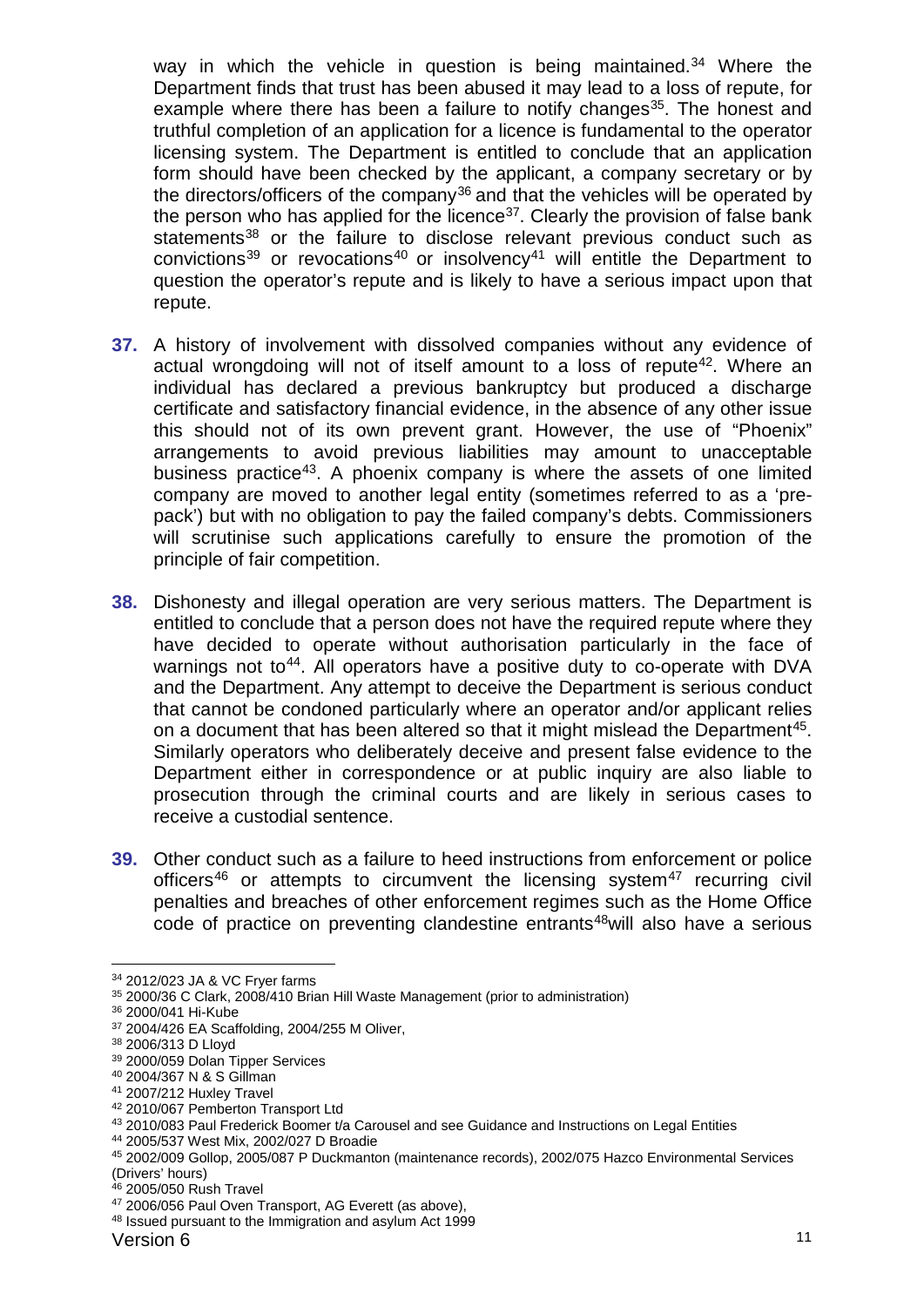impact on repute. In such circumstances the Department might be prompted to attach further conditions at grant or to seek undertakings to ensure compliance with those codes $49$ 

- **40.** Subject to the restrictions in the Road Passenger Transport legislation referred to above any reference to "a conviction" is not the same as a court hearing resulting in a finding of guilt, for instance a conditional discharge is not strictly a conviction<sup>[50](#page-11-1)</sup> (see above). The same will apply to other alternative court disposals including an absolute discharge. A discharge from a court will NOT be a disposal that renders a licence liable to automatic revocation but authorities are entitled to ask questions. The application of the Rehabilitation of Offenders (Northern Ireland) Order 1978 can prove difficult when the Department is considering multiple offences and it is important to differentiate between summary only offences and offences which can or must be dealt with by the higher courts<sup>51</sup>.
- **41.** Useful parallels can be drawn from other licensing regimes<sup>[52](#page-11-3)</sup> when determining the relevance of previous convictions to proceedings before the Department and the principles set out below are useful when deciding whether or not to consider spent convictions:
	- where a judicial authority is considering whether justice cannot be done in a particular case except by admitting evidence of spent convictions, it would be contrary to the purpose of the legislation to receive all spent convictions and then decide which ones to take into account;
	- when asked to provide information an enforcing authority should identify the issue to which the spent convictions would relate if they were admitted and then should not only limit disclosure to those convictions which are relevant but should also provide a covering note indicating in general terms the class, age and seriousness of each of those offences in order to help the licensing authority to decide whether, once it has heard the applicant on the matter, it wishes to be informed of the details of the spent convictions so that it may treat them as material convictions;
	- any advocate should indicate in general terms the class, age and seriousness of the offences in order to help a tribunal decide whether, once it has heard the applicant on the matter, it wishes to admit evidence of the convictions;
	- it may be that only some of the spent convictions should be received and the applicant should be given an opportunity to persuade the tribunal that any spent convictions which have been disclosed are either irrelevant or should not prejudice the application because of their age, circumstances or lack of seriousness;
	- the tribunal should come to its own dispassionate conclusion having regard to the interests of both the applicant and the public in whose interests the exceptional power to have regard to spent convictions is being exercised.
- **42.** Consequently the Upper Tribunal has commented that, in light of the statutory restrictions referred to above, it would be slow to accept that there are any circumstances in which a GB traffic commissioner may refer to spent

<span id="page-11-0"></span><sup>49</sup> For instance failure to comply with EU Regulation 181/2011 on bus and coach passenger rights

<span id="page-11-1"></span><sup>50</sup> R v Rupal Patel No 2006/4890/B5

<span id="page-11-2"></span><sup>51</sup> 2009/530 Boomerang Travel Ltd

<span id="page-11-3"></span><sup>52</sup> Adamson v Waveney District Council [1997] 2 All ER 898, where the court was concerned with the grant of hackney carriage licence to 'a fit and proper person'.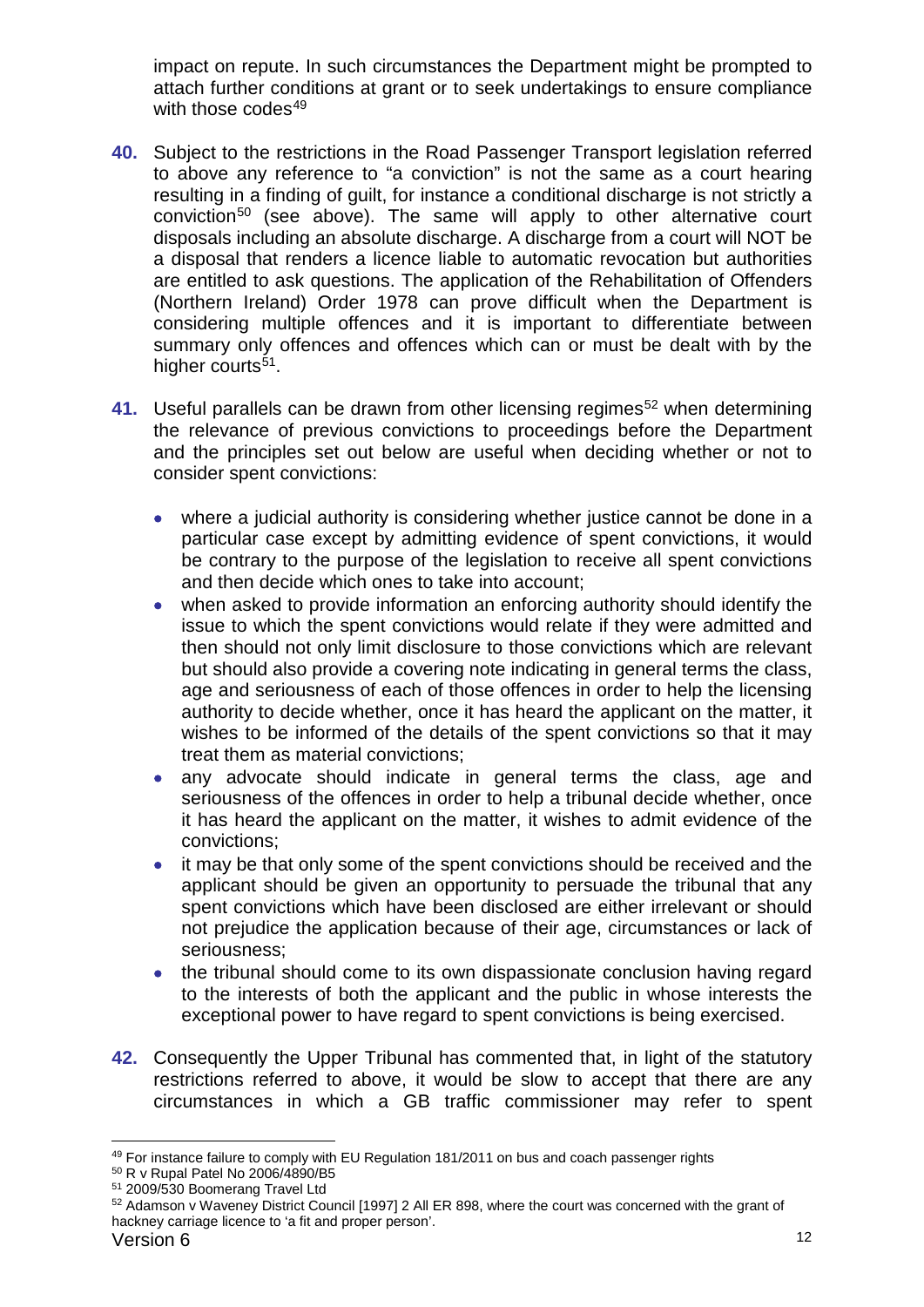convictions when considering loss of repute<sup>53</sup>. This position would also apply to the Department

<span id="page-12-0"></span>Version 6 13 53 2000/055 Michael Leslie Smith t/a Mike Smith Transport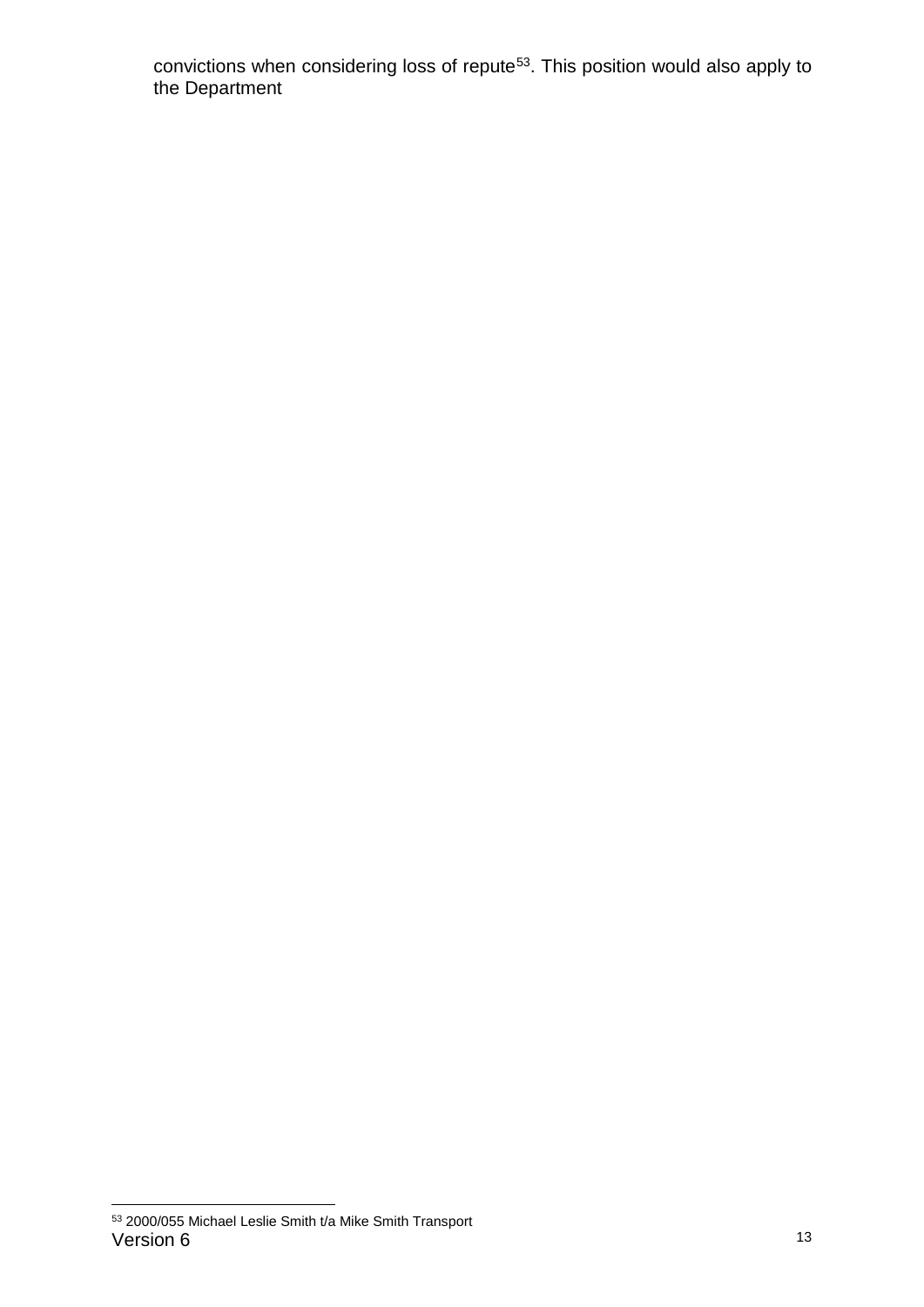# **INSTRUCTIONS**

**43.** The Department issues the following Instructions. The aforementioned Guidance relates to matters which may affect repute and fitness. These instructions are issued in respect of the approach to be taken by staff acting on behalf of the Department and dictate the operation of delegated functions.

## **Basis of Instructions**

- **44.** These instructions are issued to provide practical advice on the administrative arrangements to those who support the Department in fulfilling its statutory functions.
- **45.** The difficulty in providing instructions stems from the absence of a definition for 'good repute' or 'fitness' within the legislation. The Guidance above cannot provide a definitive list of all conduct which might impact on repute or fitness. Therefore the Department must also decide when to exercise its discretion. The purpose of these instructions is to provide as much clarification as is possible and, they should be read in conjunction with the attached Guidance which offers useful examples by way of illustration. The attached Annex 1 summarises those examples. It sets out the starting point for submissions but the Department can and might call for more information.

## **Submissions**

- **46.** When processing an application if staff members find some adverse history, they will need to gather all the relevant facts surrounding the case and present it to Senior Officials so that they can decide on the appropriate action. When compiling a submission members of staff should:
	- Gather ALL relevant information.
	- Provide facts, distinguishing information from evidence and quote dates and licence number(s) if applicable, be precise and to the point.
	- Provide a recommendation which is fully supported by the relevant legislation.
- **47.** Members of staff should refer to the Guidance for examples of conduct which might impact on an operator/applicant's repute. In general the Department will be assisted by any information relating to the following conduct:
	- Convictions taking account of the different application to individuals; is it a serious offence and/or a road transport offence?
	- Previous revoked/curtailed or suspended licences;
	- Previous adverse history including warnings and/or public inquiry ;
	- Prohibitions:
	- Fixed Penalty Notices;
	- Bankruptcy, sequestration or liquidation cases;
	- Avoidance of debts (phoenix applications);
	- Late payments and non payment of court orders, fines and or fixed penalty notices
	- Inability to contact operator;
	- Abusive behaviour towards enforcement officers and/or members of the Department staff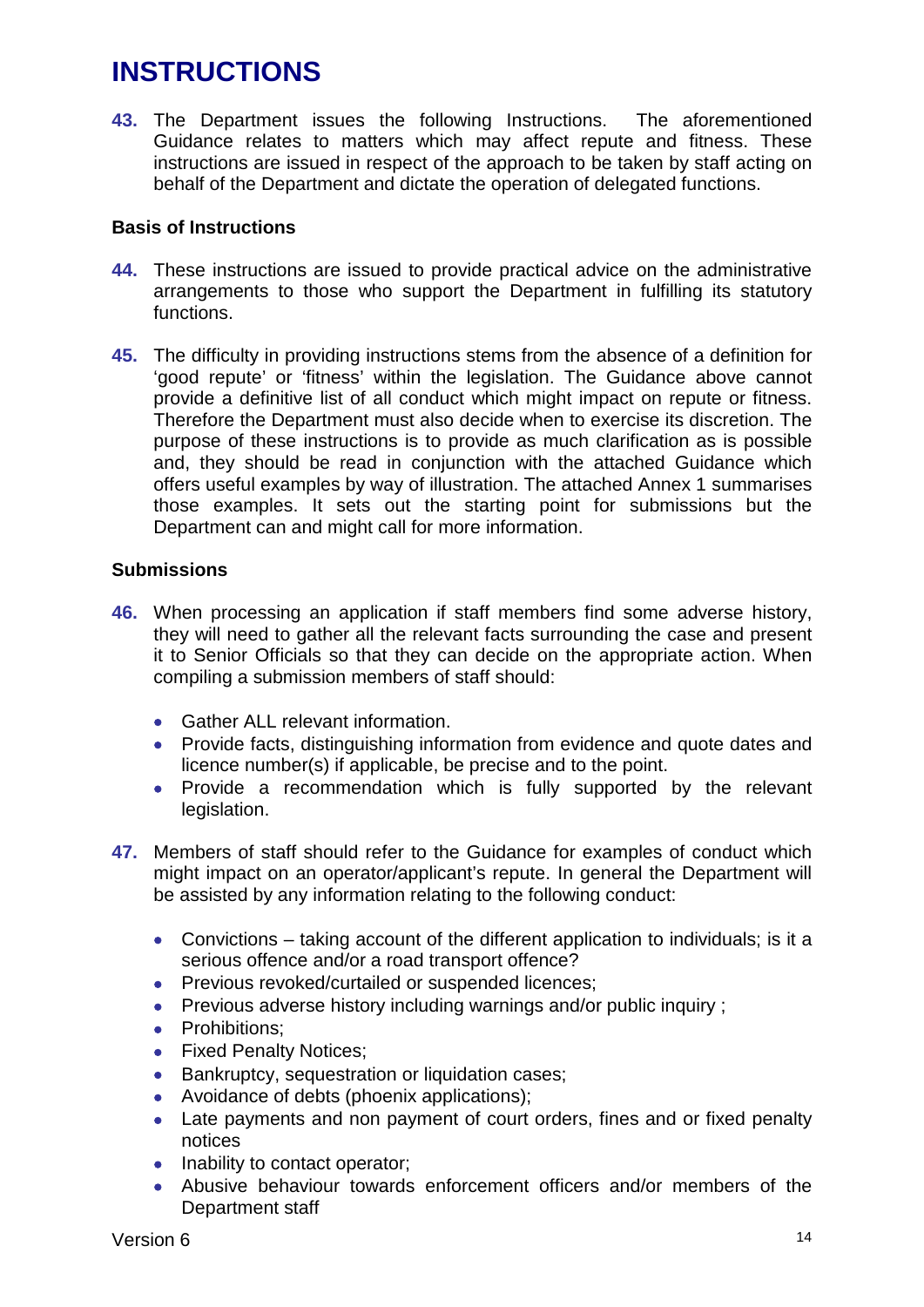- Failure to notify material and relevant changes;
- Failure by transport managers to exercise continuous and effective responsibility;
- Unauthorised use of a place as an operating centre;
- Failure to fulfill a licence undertaking
- The operator is no longer professionally competent or able to show the availability of sufficient finance

## **General changes which must be notified:**

| Conviction of operator                          | within 28 days                      |
|-------------------------------------------------|-------------------------------------|
| Conviction of employee                          | within 28 days                      |
| Bankruptcy of operator/partner/Director         | within 28 days                      |
| Liquidation/administration/receivership/company | before order/appointment is made    |
| voluntary arrangement (CVA)                     |                                     |
| Change in name or legal form of undertaking     | within 28 days                      |
| Death of operator/partner                       | as soon as possible                 |
|                                                 |                                     |
| Change in operating centre                      | Application required as no          |
|                                                 | authority until grant               |
| Change in address of establishment              | within 28 days                      |
| Change of director                              | as soon as possible                 |
| Change of partner                               | as soon as possible                 |
| Change in transport manager                     | within 28 days                      |
| Change in maintenance                           | as soon as possible                 |
| contractor/arrangements                         |                                     |
| Removal of vehicle/trailer                      | within 1 month                      |
| Addition of vehicle/trailer                     | within 1 month if within the margin |
|                                                 | otherwise application required as   |
|                                                 | no authority until grant            |

Where there is no specific timetable the Department considers that it would be reasonable to expect such changes to be notified within 28 days.

## **Rehabilitation**

- **48.** Staff are specifically referred to the Rehabilitation of Offenders (Northern Ireland) Order 1978 as it applies to proceedings before the Department and the principles which can be drawn from the available case law. Spent convictions should not generally be referred to or taken into account in respect of an operator appearing before a public inquiry but the conduct itself might be relevant (see below). Care must be taken when recording and retaining the details of the spent convictions to ensure that when staff become aware that they are in possession of information about spent convictions that only senior members of the Department have access to those spent convictions.
- **49.** Ultimately the Department retains a discretion to allow convictions and/or conduct to be considered, but must take into account the evidence and circumstances of the case, balancing that conduct against other relevant material such as the operator's record. They also have discretion to disregard other convictions, which are not spent, applying the principle of proportionality. The relevant rehabilitation periods are set out below after which different offences are said to be "spent".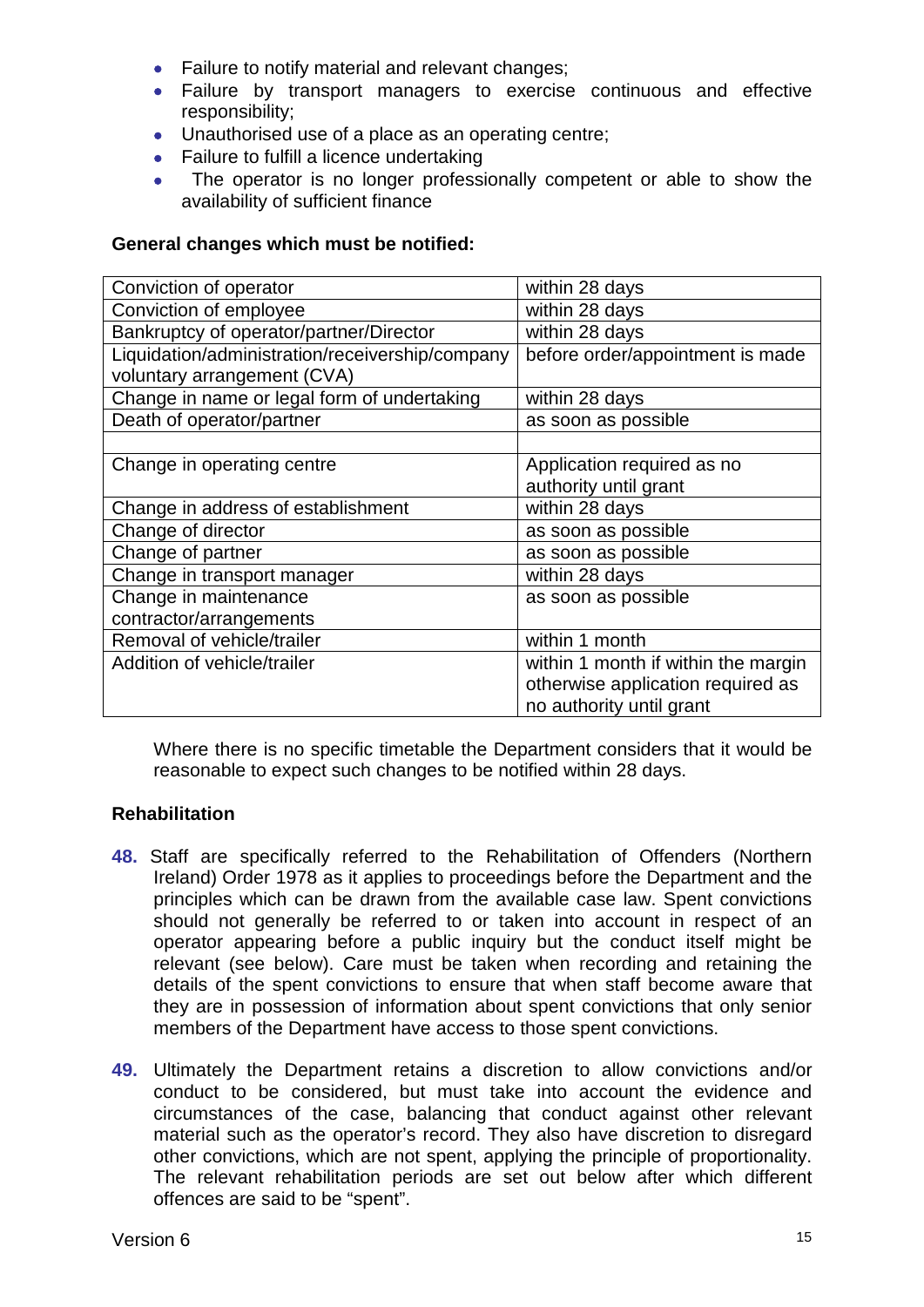**50.** The Legal Aid, Sentencing and Punishment of Offenders Act 2012 amends the rehabilitation period as follows:

| Where on a conviction the<br>sentence (or equivalent)                                                                                                                                                                                                                     | The rehabilitation period begins on conviction and lasts<br>for                                                                                                                                                                     |                                                                                                                                                                                               |
|---------------------------------------------------------------------------------------------------------------------------------------------------------------------------------------------------------------------------------------------------------------------------|-------------------------------------------------------------------------------------------------------------------------------------------------------------------------------------------------------------------------------------|-----------------------------------------------------------------------------------------------------------------------------------------------------------------------------------------------|
| imposed is:                                                                                                                                                                                                                                                               | Adult                                                                                                                                                                                                                               | Offenders under 18                                                                                                                                                                            |
| A custodial sentence of<br>more than 30 months up<br>to and consisting of 48<br>months                                                                                                                                                                                    | The end of the period of 7<br>years beginning with the<br>day on which the sentence<br>(including<br>any licence<br>period)<br>completed.<br>is is<br><b>Sentences</b><br>above<br>48<br>months are excluded from<br>rehabilitation | Up to 48 months $-$ the end<br>of the period of 42 months<br>beginning with the day on<br>which<br>the<br>sentence<br>(including<br>licence<br>any<br>period) is completed                    |
| A custodial sentence more<br>than 6 months and up to<br>or consisting of 30 months                                                                                                                                                                                        | 48 months beginning with<br>which<br>the<br>the<br>day on<br>(including<br>sentence<br>any<br>licence<br>period)<br><b>is</b><br>completed.                                                                                         | The end of the period of $ $ The end of the period of<br>24 months beginning with<br>which<br>the<br>the day<br>on<br>(including)<br>sentence<br>any<br>licence<br>period)<br>is<br>completed |
| A custodial sentence of 6<br>months or less                                                                                                                                                                                                                               | The end of the period of<br>24 months beginning with<br>the day on which<br>the<br>(including<br>sentence<br>any<br>licence<br>period)<br><b>is</b><br>completed                                                                    | The end of the period of<br>18 months beginning with<br>the day on which<br>the<br>(including)<br>sentence<br>any<br>licence<br>period)<br><b>is</b><br>completed                             |
| Community<br>youth<br>or<br>rehabilitation order                                                                                                                                                                                                                          | The end of 12 months<br>beginning with the<br>day<br>provided for by or under<br>the order as the last day<br>on which the order is to<br>have effect.                                                                              | of 6 months<br>The end<br>beginning with the<br>day<br>provided for by or under<br>the order as the last day<br>on which the order is to<br>have effect.                                      |
| A fine                                                                                                                                                                                                                                                                    | The end of 12 months<br>beginning with the date of<br>the relevant conviction                                                                                                                                                       | of 6 months<br>The end<br>beginning with the date of<br>the relevant conviction.                                                                                                              |
| <b>Compensation Order</b>                                                                                                                                                                                                                                                 | The date on which the payment is made in full.                                                                                                                                                                                      |                                                                                                                                                                                               |
| relevant<br>order<br>(e.g.<br>A<br>Conditional<br>Discharge,<br>Bind over to keep the<br>Hospital<br>Order,<br>peace,<br>Supervision<br>or<br>Care<br>Order,<br>Disqualification,<br>disability<br>prohibition<br>or<br>other penalty $-$ this list is<br>not exhaustive) | day on which the order is to have effect.                                                                                                                                                                                           | The day provided for by or under the order as the last                                                                                                                                        |

Version 6 16 and 2012 16 and 2012 16 and 2012 16 and 2012 16 and 2013 16 and 2013 16 and 2014 16 and 2014 16 and 2014 16 and 2014 16 and 2014 16 and 2014 16 and 2014 16 and 2014 16 and 2014 16 and 2014 16 and 2014 16 and 2 **51.** The convictions of corporate bodies are not subject to the Rehabilitation of Offenders (Northern Ireland) Order 1978. Since Article 5 of the Rehabilitation of Offenders (Northern Ireland) Order 1978 states that a person who has become a rehabilitated person shall be treated for all purposes in law as though there has been no conviction against that person, no evidence is admissible in any proceedings to prove that conviction where it is "spent" and an individual cannot be questioned in any proceedings if the questions cannot be answered without Version 6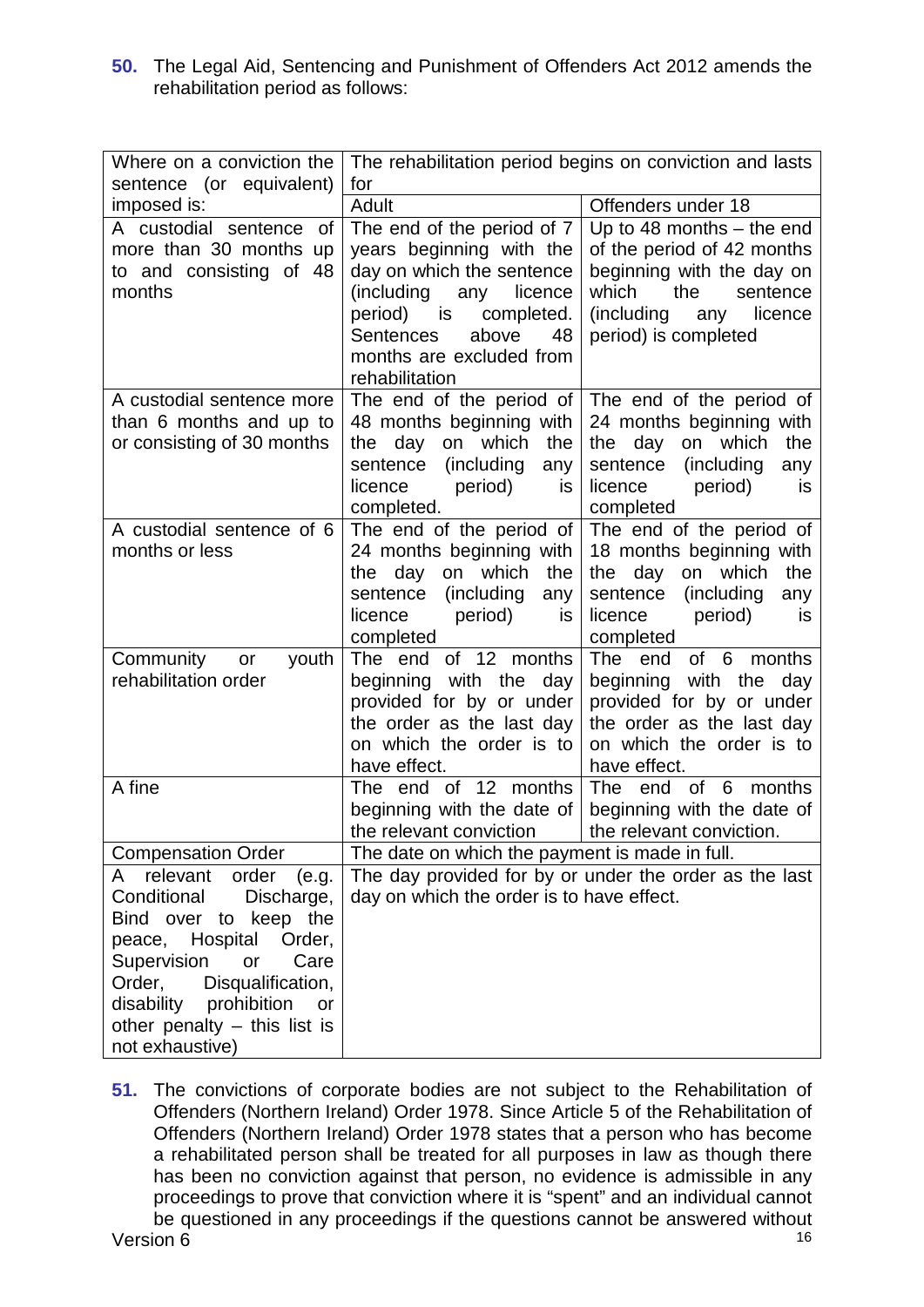referring to a "spent" conviction. This provision relates to proceedings before any judicial authority including a Tribunal, and as a result, includes proceedings before the Department. The Department should therefore satisfy itself as to whether:

- the sentence imposed is/is not excluded from rehabilitation under the Order;
- since the conviction and during the relevant rehabilitation period, there has not been a subsequent conviction and sentence which is excluded from rehabilitation.
- the sentence served in full. (A sentence of imprisonment is deemed to have been served as at the time that the Order requires the offender to be released from prison.)

Ultimately the Department retains a discretion to allow convictions and/or conduct to be considered, but must take into account the evidence and circumstances of the case, balancing that conduct against other relevant material such as the operator's record. A traffic commissioner also has discretion to disregard other convictions, which are not spent, applying the principle of proportionality.

- **52.** Whilst in relation to repute a "spent" conviction shall be disregarded in so far as the actual recorded conviction is concerned, the Senior Officials can have regard to any other information which appears to relate to the individual's fitness to hold a licence (for example, a course of conduct which may be revealed by convictions for similar offences over a period of time, which demonstrates propensity). As a result, whether or not a "spent" conviction should be raised with an operator must be referred to Senior Officials.
- **53.** The final decision as to whether or not it may be relevant to the proceedings before the Department and should, therefore be admitted notwithstanding that it is "spent", is a matter for consideration only by the Senior Officials. They will need to be satisfied that there is no other way of doing justice in the case other than taking account of the spent conviction. Accordingly, in such cases, staff must refer issues concerning the admissibility of spent convictions to the Senior Officials for a preliminary ruling as to whether they should be taken into account. Each case will be considered on its own individual merits.

## **Most Serious Infringements**

**54.** As stated above at paragraph 24, Regulation (EC) 1213/2010 requires that Members States ensure that there is inter-connectivity between the various National Registers. The Department may be referred to incidents where an operator and/or transport manager has been convicted of a *serious criminal offence* or has incurred a penalty within the European Union for a serious infringement of Community rules. Where this occurs, it must be considered by the Department for the purposes of Article 6(2)(a)of EC 1071/2009 and a determination of the loss of repute must be made unless the Department considers that, in the particular circumstances, such a determination would be disproportionate..

## **Endorsements**

**55.** Where an endorsable offence has been committed, correspondence should refer to endorsements rather than convictions. Details of some driving offences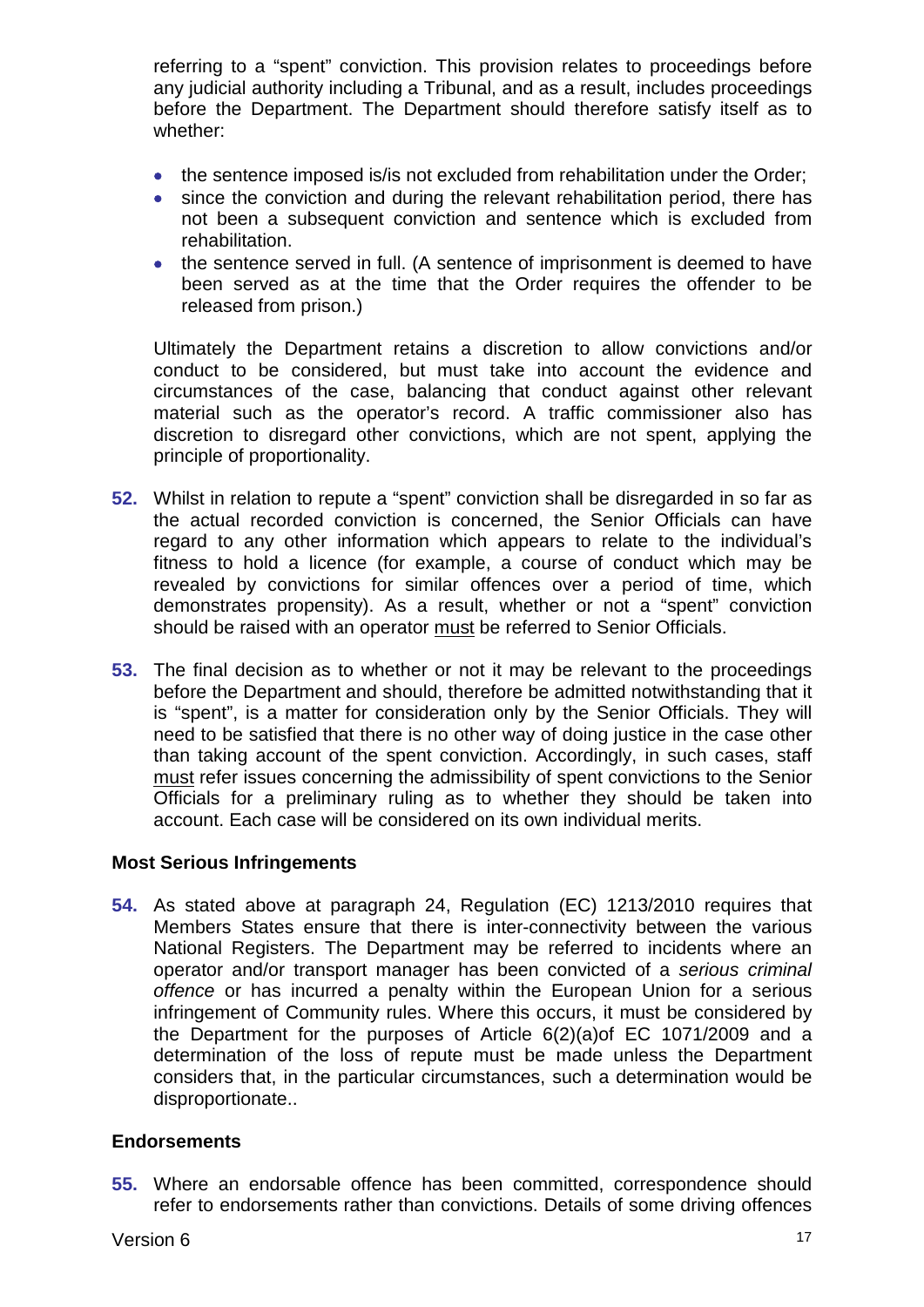may remain on a driving licence for longer than the 4 years which staff members normally deal with, for instance an endorsement for a drink or drugs related road traffic offence remains on a driving licence for 11 years. Another example might be where a court imposes a fine for travelling at excessive speed and endorses a licence. If it was committed, say 8 years ago, it would be more than 5 years old and the driver would be treated as rehabilitated. If, however, there was another similar offence 4 years earlier, both offences would strictly be disclosable under the provisions of the Rehabilitation of Offenders (Northern Ireland) Order 1978.

**56.** Current DVLA/DVA practice is to hold endorsements for between 4 or 11 years depending on the offence, in line with Article 50 of the Road Traffic Offenders (Northern Ireland) Order 1996. It follows that information about disclosable endorsements which might be put before the criminal courts for the purposes of sentencing following similar offences may not be brought to the attention of the Department.

# **Driver Certificate of Professional Competence (CPC)**

**Vocational bus and coach drivers have been required to hold a Driver's Certificate of Professional Competence since 10 September 2008. Those who already held a licence at those dates were exempt until 10 September 2013. The Vehicles Drivers (Certificates of Professional Competence) Regulations 2007 allow some specific exemptions but they only apply in particular circumstances. Where a driver is found to be driving and does not comply with the regulations then the Department will require an explanation from the operator as well as the driver, and as appropriate, the transport manager about the steps taken to ensure that drivers of authorised vehicles have the necessary qualification. Failure by the operator to take the appropriate steps can result in regulatory action being taken against the operator. Previous decisions**

**57.** Care needs to be taken before any weight is attached to a matter that may be regarded as stale where there is an inherent objective to achieve fairness. Sometimes the letter of the Act allows consideration of a conviction, but the spirit of the legislation suggests otherwise. As a general guideline, where the operator has appeared before the Department [54](#page-17-0) at a previous hearing or hearings, it is both fair and proper that previous decisions from earlier hearings are made available provided of course that the principles of the legislation are adhered to.

# **Attempts to Avoid Liabilities**

**58.** Not all legitimate businesses succeed at the first attempt. Companies can fail for any number of reasons and there are times when directors find their company can no longer trade. There is no legal prohibition to forming a new company from the remnants of a failed business. A phoenix company is where the assets of one limited company are moved to another legal entity (sometimes referred to as a 'pre-pack['55](#page-17-1)) but with no obligation to pay the failed company's debts<sup>[56](#page-17-2)</sup>. Often some or all of the directors remain the same. A

<span id="page-17-0"></span> $54$  See Practice Guidance on Delegations for the impact and limitations of delegated powers  $55$  See Practice Guidance and Instructions on Legal Entities  $56$  See separate guidance on legal entities

<span id="page-17-1"></span>

<span id="page-17-2"></span>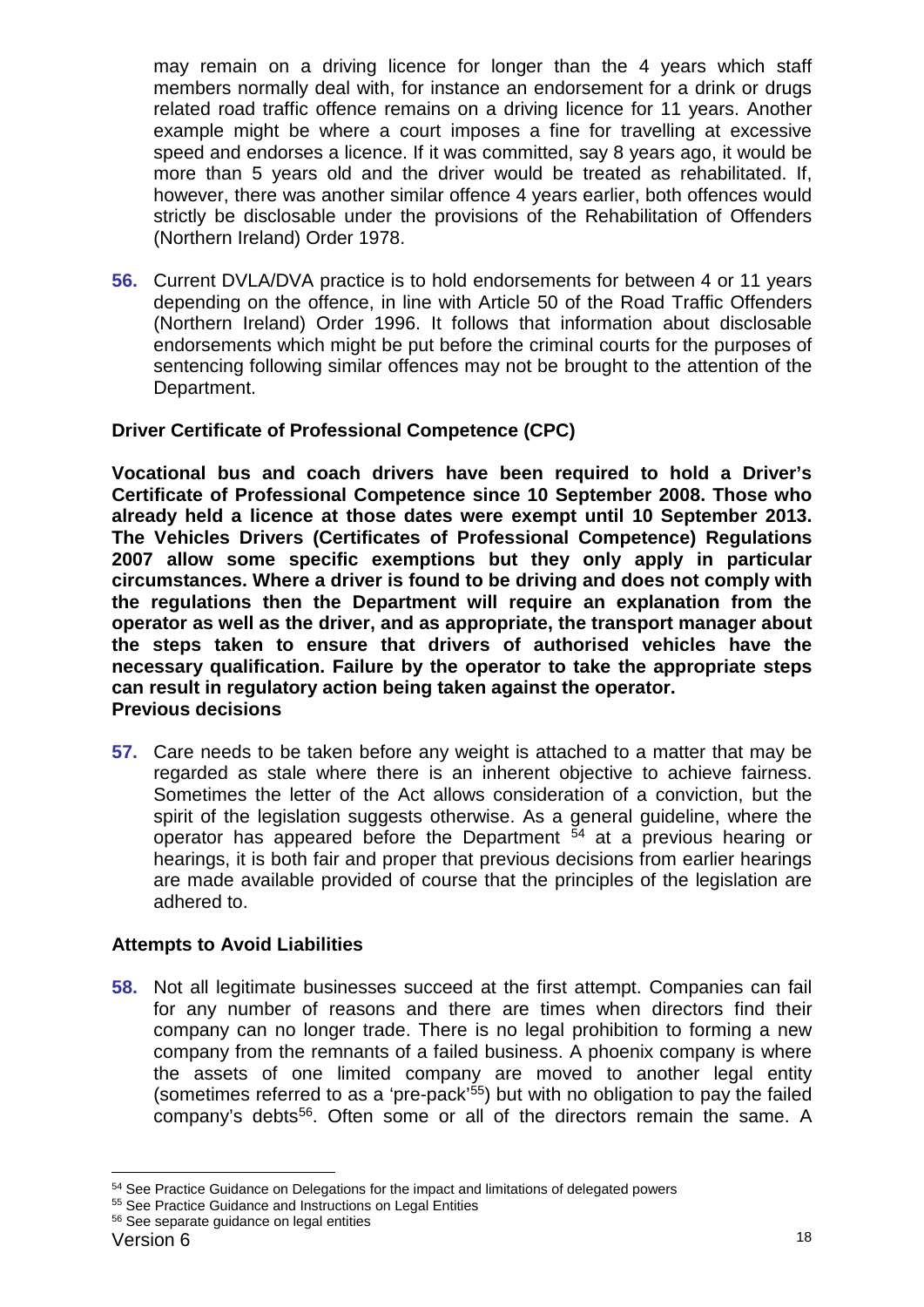director of a failed company can become a director of a new company unless he or she:

- is subject to a disqualification order or undertaking, or
- is personally adjudged bankrupt, or
- is subject to a bankruptcy restrictions order or undertaking.
- **59.** These arrangements can allow a business to start again with the profitable elements of the failed business and are likely to seek to operate in the same sphere as its predecessor. In some cases, the new company has the same or a similar name to the failed business.
- **60.** Some unscrupulous individuals seek to avoid responsibility for their liabilities by putting their companies into insolvency or use a Company Voluntary Arrangement (CVA) or Individual Voluntary Arrangement (IVA) to continue to trade whilst insolvent.. Once a company enters insolvency or liquidation proceedings, the creditors will only be paid in order of priority from whatever remaining company funds are still available. (Trade creditors often receive only a portion of the money owed, which can impact on their ability to trade.) The directors may therefore seek to transfer the assets of a failing company for below their market value before insolvency and reduce the funds available to creditors when the original company is declared insolvent. These tactics may result in an unfair competitive advantage over the other operators.
- **61.** Whilst the Insolvency Act 1986 has made it more difficult for directors to do this by introducing stricter rules over the insolvency process and requiring liquidators to obtain the best price for a business and its assets there are still a number of unscrupulous individuals who still seek to avoid their legal responsibilities. Staff are reminded that it is an offence for a director of a company, which has gone into insolvent liquidation, to be a director of a company with the same or a similar name, or concerned in its management, without the leave of a court etc. The liquidator can also take action to recover funds where the failed company has entered into a sale at a lower than market value at a time when the company was unable to pay its debts.
- **62.** A phoenix company may be a legitimate business but the Department will wish to satisfy themselves as to any application which has the characteristics of a phoenix application. Save in exceptional circumstances the directors of a company that goes into administration will have been aware that it was in financial difficulty for a sufficient period of time to enable them to inform the Department of the material change in the company's financial position prior to administration<sup>[57](#page-18-0)</sup>. A failure to inform the Department of a material change in those circumstances may lead to adverse conclusions being drawn against the fitness of those directors. Once an Administrator is appointed s/he must decide whether or not to carry on the road passenger transport business of the company. If s/he decides not to do so s/he should take immediate steps to surrender the licence
- **63.** Members of staff acting on behalf of the Department should scrutinise any application carefully to find out why the previous company failed and to ensure that directors are not serial abusers of the phoenix company arrangements. They might for instance search the information available from Companies

<span id="page-18-0"></span>Version 6 19 57 See Guidance and Instructions on Legal Entities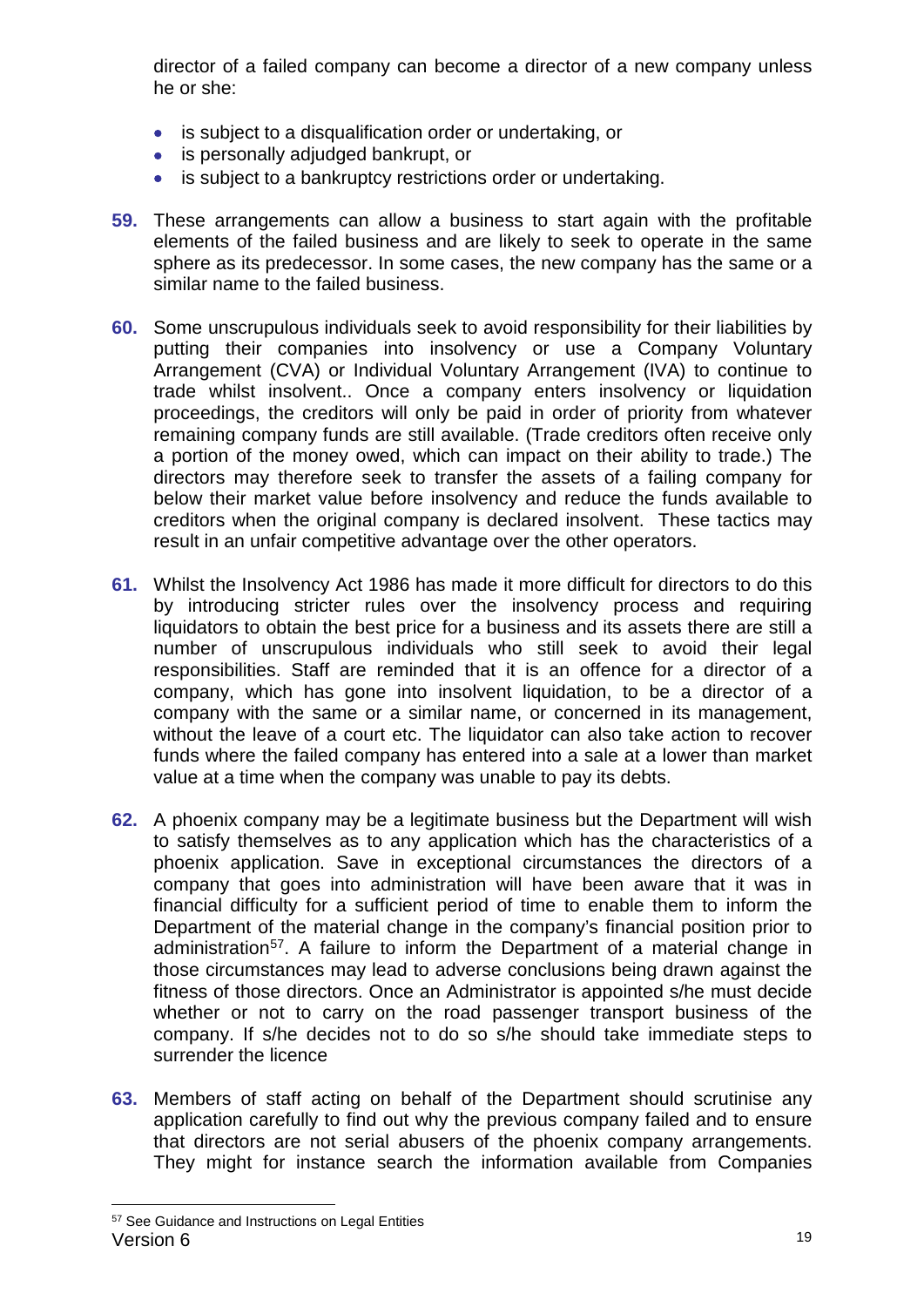House and/or seek to obtain a status report from a credit ratings agency. The official receiver or insolvency practitioner has a duty to investigate the affairs of companies in compulsory liquidation and to report evidence of criminal offences to a prosecuting agency. Staff should attempt to obtain a copy of the relevant report and must refer it to Senior Officials where they have concerns about the application.

## **Transport Manager Declarations**

**64.** In October 2011 transport managers were requested to complete and return a questionnaire in order to populate the national register. Some operators used this opportunity to change the transport manager details without making an application as they were required to do. The questionnaire specifically required the individual transport manager to only list those licences for which they had been authorised. Staff should be alive to this risk when making checks against the records. To rely on an acquired rights certificate the individual needs to have continuously managed a transport undertaking for the period of 10 years before December 2009. If there has been a false declaration this will need to be referred to the Department to consider whether or not to take regulatory action in respect of the named CPC holder and/or the operator.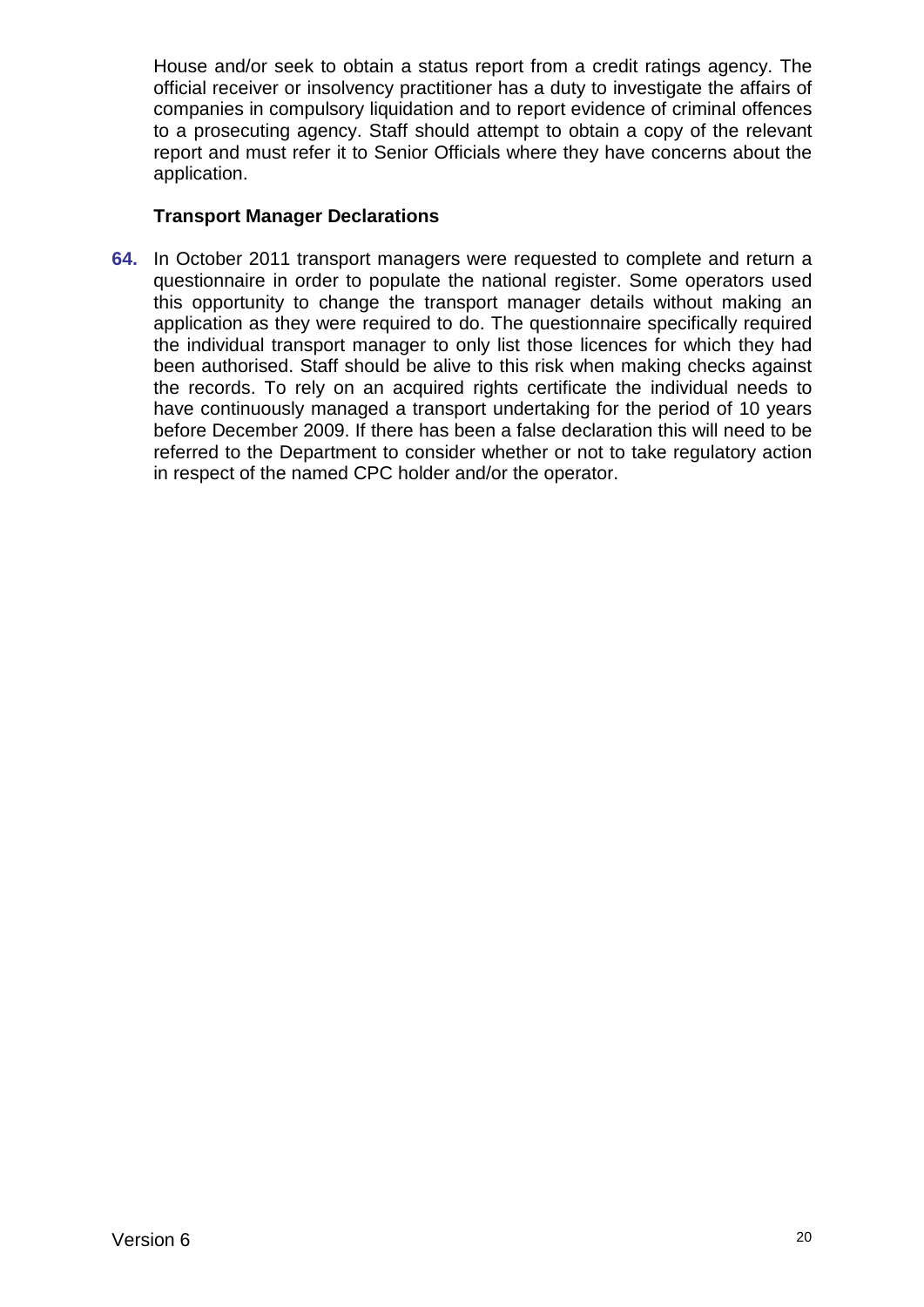# **ANNEX 1: STARTING POINT FOR INVESTIGATION OF REPUTE**

| Examples of conduct which might be relevant (not an exhaustive list)                                                                                                                                                                                                                                                                                                                                                          |                                                                                                                                                                           |                                                                                                                                                                                                                                                                      |  |  |
|-------------------------------------------------------------------------------------------------------------------------------------------------------------------------------------------------------------------------------------------------------------------------------------------------------------------------------------------------------------------------------------------------------------------------------|---------------------------------------------------------------------------------------------------------------------------------------------------------------------------|----------------------------------------------------------------------------------------------------------------------------------------------------------------------------------------------------------------------------------------------------------------------|--|--|
|                                                                                                                                                                                                                                                                                                                                                                                                                               | Abusive behaviour towards DVA, DVSA or police enforcement officers and/or<br>members of the Department staff and/ or members of DVSA's Central<br><b>Licensing Office</b> |                                                                                                                                                                                                                                                                      |  |  |
| $\bullet$                                                                                                                                                                                                                                                                                                                                                                                                                     |                                                                                                                                                                           | Deliberate attempts to circumvent the operator licensing system                                                                                                                                                                                                      |  |  |
| $\bullet$                                                                                                                                                                                                                                                                                                                                                                                                                     |                                                                                                                                                                           | Inability of DVA and/or other enforcement officers to contact the operator                                                                                                                                                                                           |  |  |
| $\bullet$<br>٠<br>$\bullet$<br>$\bullet$                                                                                                                                                                                                                                                                                                                                                                                      | Department<br>authority                                                                                                                                                   | Production of false documents to DVA or any enforcement agency or the<br>Loan of operator licence and/or licence discs<br>Use of out of date or forged operator licence and/or discs<br>Previous or current unauthorised operation or operation in excess of current |  |  |
| Previous revocation, suspension or curtailment of licence within the last 5<br>٠<br>years<br>Previous warnings by the Department within the last 5 years<br>Failure to comply with a civil penalty within the last 5 years<br>$\bullet$<br>Tax evasion of any kind including non-payment of or avoidance of VED, fuel,<br>$\bullet$<br>tax and HMRC payments re employee tax and NI contributions within the last<br>5 years. |                                                                                                                                                                           |                                                                                                                                                                                                                                                                      |  |  |
|                                                                                                                                                                                                                                                                                                                                                                                                                               |                                                                                                                                                                           | Bankruptcy, sequestration, administration or liquidation cases within the last 3 years                                                                                                                                                                               |  |  |
|                                                                                                                                                                                                                                                                                                                                                                                                                               | Unfair commercial advantage                                                                                                                                               |                                                                                                                                                                                                                                                                      |  |  |
|                                                                                                                                                                                                                                                                                                                                                                                                                               | Failure to declare relevant previous conduct                                                                                                                              |                                                                                                                                                                                                                                                                      |  |  |
|                                                                                                                                                                                                                                                                                                                                                                                                                               |                                                                                                                                                                           | Failure by transport managers to exercise continous and effective responsibility                                                                                                                                                                                     |  |  |
|                                                                                                                                                                                                                                                                                                                                                                                                                               | Changes, failure to notify of                                                                                                                                             | Conviction of operator                                                                                                                                                                                                                                               |  |  |
|                                                                                                                                                                                                                                                                                                                                                                                                                               |                                                                                                                                                                           | Conviction of employee (see paragraph 8)                                                                                                                                                                                                                             |  |  |
|                                                                                                                                                                                                                                                                                                                                                                                                                               |                                                                                                                                                                           | Bankruptcy of operator/partner/director                                                                                                                                                                                                                              |  |  |
|                                                                                                                                                                                                                                                                                                                                                                                                                               |                                                                                                                                                                           | within the last 3 years                                                                                                                                                                                                                                              |  |  |
|                                                                                                                                                                                                                                                                                                                                                                                                                               |                                                                                                                                                                           | Liquidation/administration/receivership                                                                                                                                                                                                                              |  |  |
|                                                                                                                                                                                                                                                                                                                                                                                                                               |                                                                                                                                                                           | within the last 3 years                                                                                                                                                                                                                                              |  |  |
|                                                                                                                                                                                                                                                                                                                                                                                                                               |                                                                                                                                                                           | Death of operator/partner                                                                                                                                                                                                                                            |  |  |
|                                                                                                                                                                                                                                                                                                                                                                                                                               |                                                                                                                                                                           | Change of licence type                                                                                                                                                                                                                                               |  |  |
|                                                                                                                                                                                                                                                                                                                                                                                                                               |                                                                                                                                                                           | Change in operating Centre                                                                                                                                                                                                                                           |  |  |
|                                                                                                                                                                                                                                                                                                                                                                                                                               |                                                                                                                                                                           | Change of director                                                                                                                                                                                                                                                   |  |  |
|                                                                                                                                                                                                                                                                                                                                                                                                                               |                                                                                                                                                                           | Change of partner                                                                                                                                                                                                                                                    |  |  |
|                                                                                                                                                                                                                                                                                                                                                                                                                               |                                                                                                                                                                           | Change in transport manager                                                                                                                                                                                                                                          |  |  |
|                                                                                                                                                                                                                                                                                                                                                                                                                               |                                                                                                                                                                           | Change in legal form                                                                                                                                                                                                                                                 |  |  |
|                                                                                                                                                                                                                                                                                                                                                                                                                               |                                                                                                                                                                           | Change in maintenance                                                                                                                                                                                                                                                |  |  |
|                                                                                                                                                                                                                                                                                                                                                                                                                               |                                                                                                                                                                           | contractor/arrangements                                                                                                                                                                                                                                              |  |  |
|                                                                                                                                                                                                                                                                                                                                                                                                                               |                                                                                                                                                                           |                                                                                                                                                                                                                                                                      |  |  |
|                                                                                                                                                                                                                                                                                                                                                                                                                               |                                                                                                                                                                           |                                                                                                                                                                                                                                                                      |  |  |
|                                                                                                                                                                                                                                                                                                                                                                                                                               |                                                                                                                                                                           |                                                                                                                                                                                                                                                                      |  |  |
|                                                                                                                                                                                                                                                                                                                                                                                                                               |                                                                                                                                                                           |                                                                                                                                                                                                                                                                      |  |  |
|                                                                                                                                                                                                                                                                                                                                                                                                                               |                                                                                                                                                                           |                                                                                                                                                                                                                                                                      |  |  |
| Article 60 of the Road Traffic (Northern Ireland) Order<br>Convictions (notifiable)                                                                                                                                                                                                                                                                                                                                           |                                                                                                                                                                           |                                                                                                                                                                                                                                                                      |  |  |
|                                                                                                                                                                                                                                                                                                                                                                                                                               | 1981 (PSV Licence).                                                                                                                                                       |                                                                                                                                                                                                                                                                      |  |  |
|                                                                                                                                                                                                                                                                                                                                                                                                                               |                                                                                                                                                                           | An offence in relation to a passenger carrying vehicle                                                                                                                                                                                                               |  |  |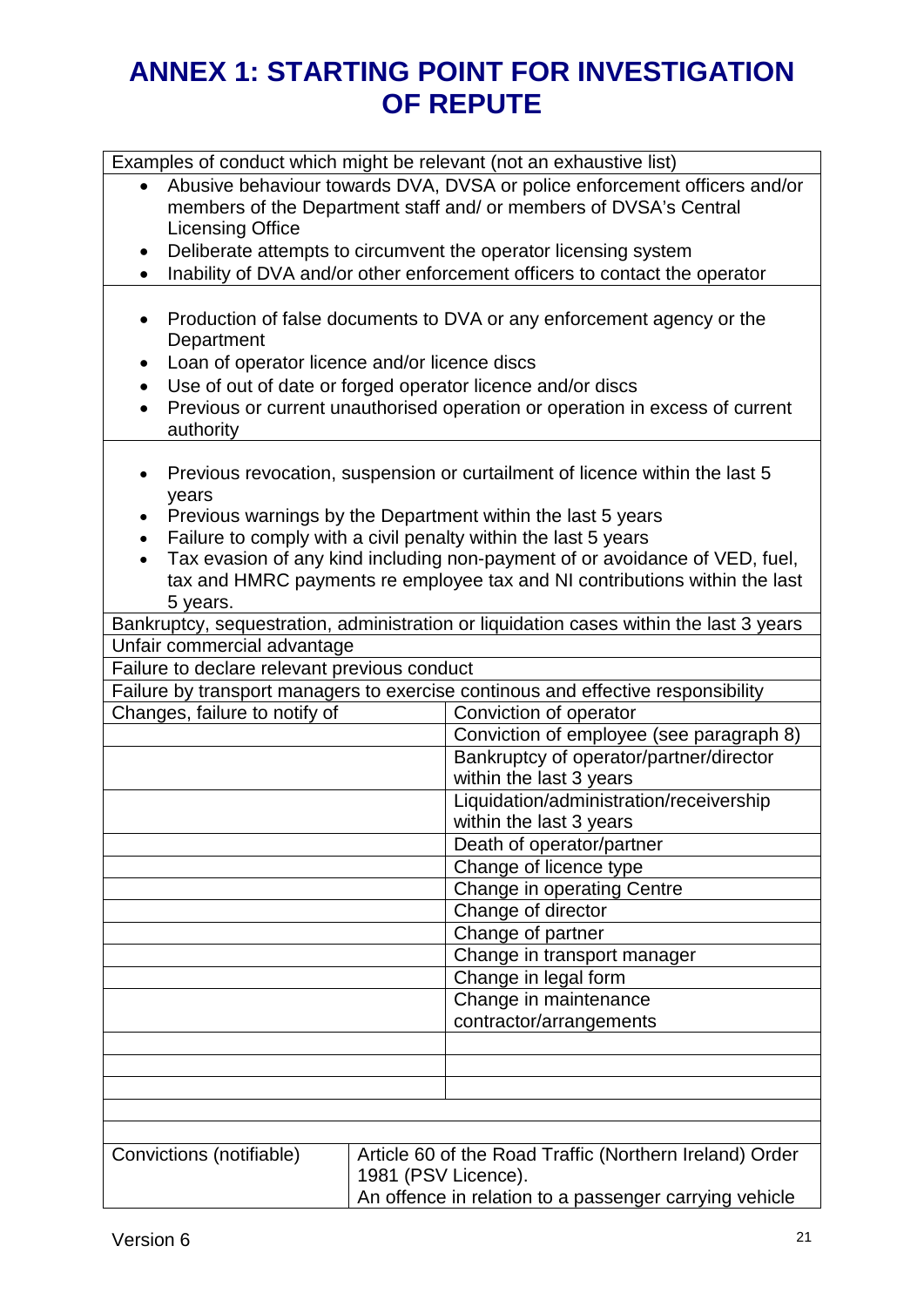|                                                                                          | relating to the maintenance of vehicles in a fit and<br>serviceable condition, or overloading, or the licensing<br>of drivers.<br>A drivers' hours offence.<br>Article 174 of the Road Traffic (Northern Ireland) Order<br>1981 (false statements in connection with the forgery<br>of, and fraudulent use of documents in relation to<br>international permit.<br>An offence under the Transport Act (NI) 1967 or the<br>Road Traffic Order (NI) 1981 relating to licences or<br>means of identification.<br>An offence relating to section 13 of the Hydrocarbon<br>Oil Duties Act 1979 (unlawful use of rebated fuel oil in<br>relation to goods vehicles) |  |
|------------------------------------------------------------------------------------------|---------------------------------------------------------------------------------------------------------------------------------------------------------------------------------------------------------------------------------------------------------------------------------------------------------------------------------------------------------------------------------------------------------------------------------------------------------------------------------------------------------------------------------------------------------------------------------------------------------------------------------------------------------------|--|
| Convictions (other offences)                                                             | Individual: Is there more than one conviction for a<br>serious offence or has the individual been convicted of<br>road transport offences?<br>Road transport offence in UK or corresponding offence<br>outside the UK<br>Serious offence – where one of the following<br>punishments has been imposed:<br>Imprisonment exceeding three months;<br>A fine exceeding level 4 on the standard scale;<br>A community service order (or equivalent) requiring<br>unpaid work for more than 60 hours;<br>Any punishment outside the UK corresponding to the<br>above.                                                                                               |  |
| Drivers hours and tachograph offences, convictions or fixed penalty notices<br>$\bullet$ |                                                                                                                                                                                                                                                                                                                                                                                                                                                                                                                                                                                                                                                               |  |
| within the last 5 years                                                                  | Prohibitions and/or use of vehicles whilst still under prohibition within the last                                                                                                                                                                                                                                                                                                                                                                                                                                                                                                                                                                            |  |
| 5 years                                                                                  |                                                                                                                                                                                                                                                                                                                                                                                                                                                                                                                                                                                                                                                               |  |
| Overloading offences or prohibitions within the last 5 years                             |                                                                                                                                                                                                                                                                                                                                                                                                                                                                                                                                                                                                                                                               |  |
| $\bullet$                                                                                | Use of a vehicle/s whilst uninsured or tested (MSI) within the last 5 years                                                                                                                                                                                                                                                                                                                                                                                                                                                                                                                                                                                   |  |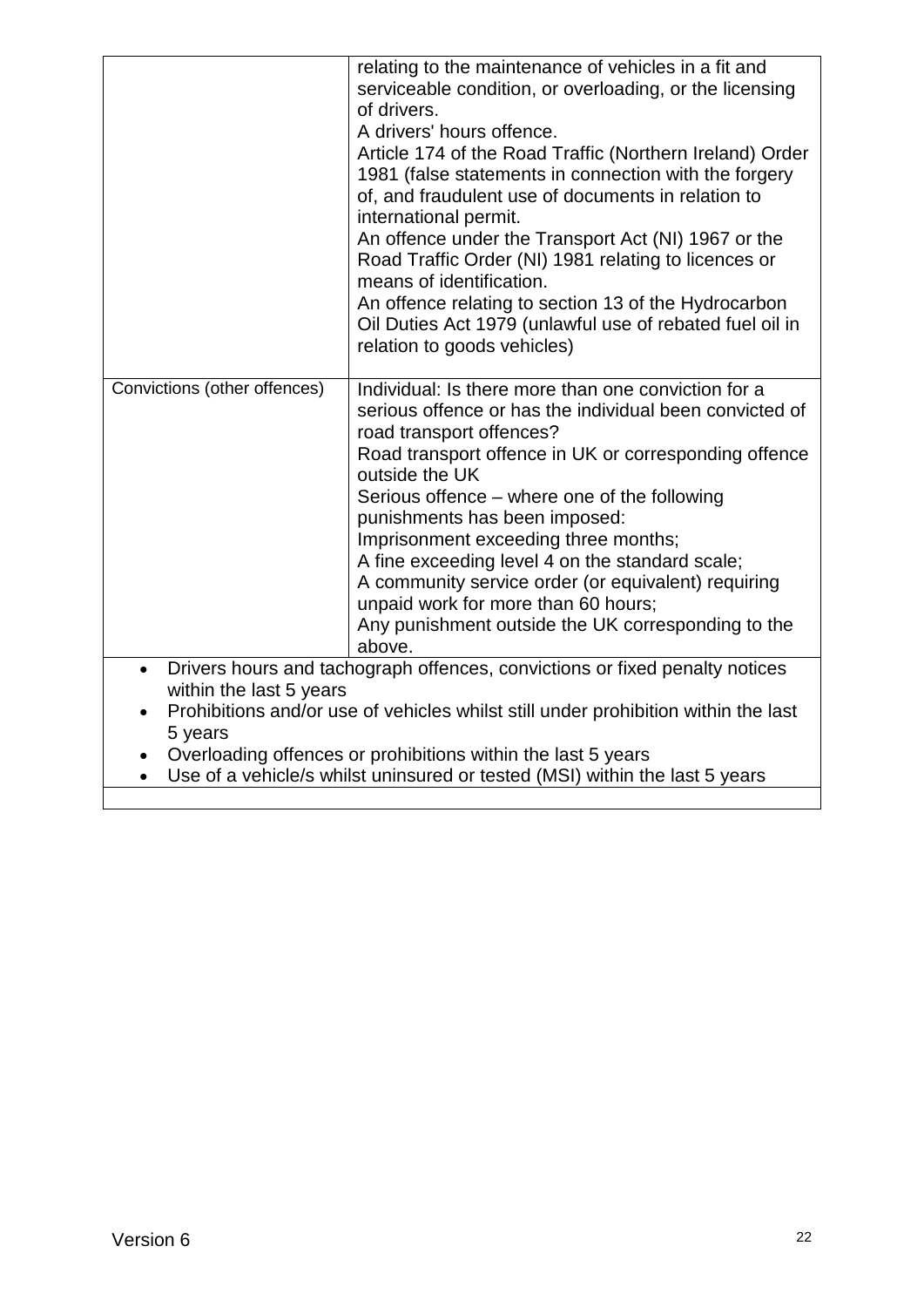# **ANNEX 2: EU LEGISLATION**

Regulation 3 of the Road Passenger Transport (Qualifications of Operators) Regulations (Northern Ireland) 2013 states that a road service licence constitutes an authorisation to pursue in the occupation of road transport operator for the purposes of:

**Regulation (EC) 1071/2009 establishing common rules concerning conditions to be complied with to pursue the occupation of road transport operator repealed Council Directive 96/26 EC and applicable from 4th December 2011**

## **Article 3 - Requirements for engagement in the occupation of road transport operator**

1. Undertakings engaged in the occupation of road transport operator shall:

- (b) be of good repute;
- (d) have the requisite professional competence; and

2. Member States may decide to impose additional requirements, which shall be proportionate and non-discriminatory, to be satisfied by undertakings in order to engage in the occupation of road transport operator.

# **Article 6 - Conditions relating to the requirement of good repute**

1. Subject to paragraph 2 of this Article, Member States shall determine the conditions to be met by undertakings and transport managers in order to satisfy the requirement of good repute laid down in Article 3(1)(b).

In determining whether an undertaking has satisfied that requirement, Member States shall consider the conduct of the undertaking, its transport managers and any other relevant person as may be determined by the Member State. Any reference in this Article to convictions, penalties or infringements shall include convictions, penalties or infringements of the undertaking itself, its transport managers and any other relevant person as may be determined by the Member State.

The conditions referred to in the first subparagraph shall include at least the following:

(a) that there be no compelling grounds for doubting the good repute of the transport manager or the transport undertaking, such as convictions or penalties for any serious infringement of national rules in force in the fields of:

- (i) commercial law;
- (ii) insolvency law;
- (iii) pay and employment conditions in the profession;
- (iv) road traffic;
- (v) professional liability;
- (vi) trafficking in human beings or drugs; and

(b) that the transport manager or the transport undertakings have not in one or more Member States been convicted of a serious criminal offence or incurred a penalty for a serious infringement of Community rules relating in particular to: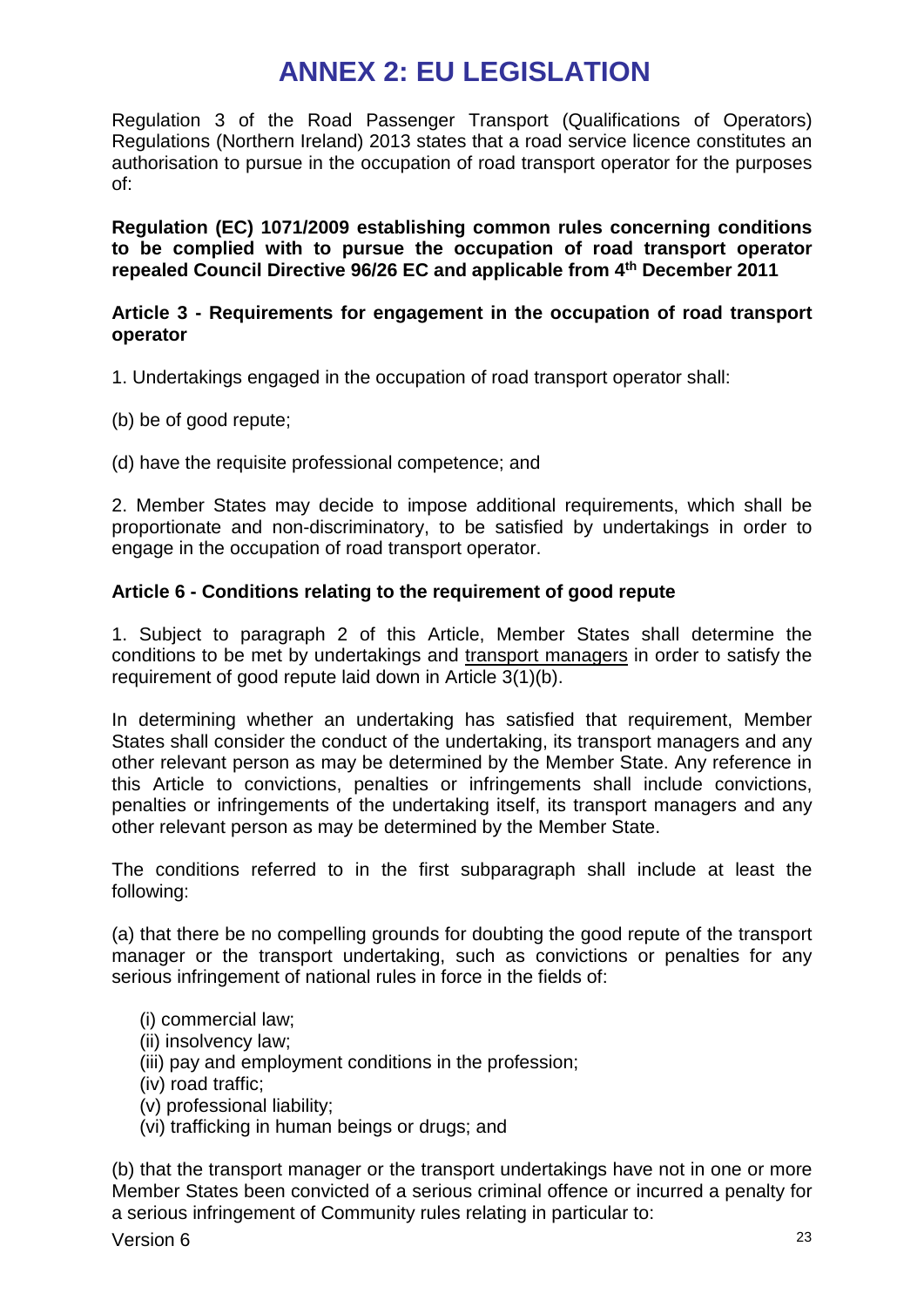(i) the driving time and rest periods of drivers, working time and the installation and use of recording equipment;

(ii) the maximum weights and dimensions of commercial vehicles used in international traffic;

(iii) the initial qualification and continuous training of drivers;

(iv) the roadworthiness of commercial vehicles, including the compulsory technical inspection of motor vehicles;

(v) access to the market in international road haulage or, as appropriate, access to the market in road passenger transport;

(vi) safety in the carriage of dangerous goods by road;

(vii) the installation and use of speed-limiting devices in certain categories of vehicle;

(viii) driving licences;

(ix) admission to the occupation;

(x) animal transport.

2. For the purposes of point (b) of the third subparagraph of paragraph 1:

(a) where the transport manager or the transport undertaking has in one or more Member States been convicted of a serious criminal offence or incurred a penalty for one of the most serious infringements of Community rules as set out in Annex IV, the competent authority of the Member State of establishment shall carry out in an appropriate and timely manner a duly completed administrative procedure, which shall include, if appropriate, a check at the premises of the undertaking concerned.

The procedure shall determine whether, due to specific circumstances, the loss of good repute would constitute a disproportionate response in the individual case. Any such finding shall be duly reasoned and justified.

If the competent authority finds that the loss of good repute would constitute a disproportionate response, it may decide that good repute is unaffected. In such case, the reasons shall be recorded in the national register. The number of such decisions shall be indicated in the report referred to in Article 26(1).

If the competent authority does not find that the loss of good repute would constitute a disproportionate response, the conviction or penalty shall lead to the loss of good repute;

(b) the Commission shall draw up a list of categories, types and degrees of seriousness of serious infringements of Community rules which, in addition to those set out in Annex IV, may lead to the loss of good repute. Member States shall take into account information on those infringements, including information received from other Member States, when setting the priorities for checks pursuant to Article 12(1).

Those measures, designed to amend non-essential elements of this Regulation by supplementing it and which relate to this list, shall be adopted in accordance with the regulatory procedure with scrutiny referred to in Article 25(3).

To this end, the Commission shall:

(i) lay down the categories and types of infringement which are most frequently encountered;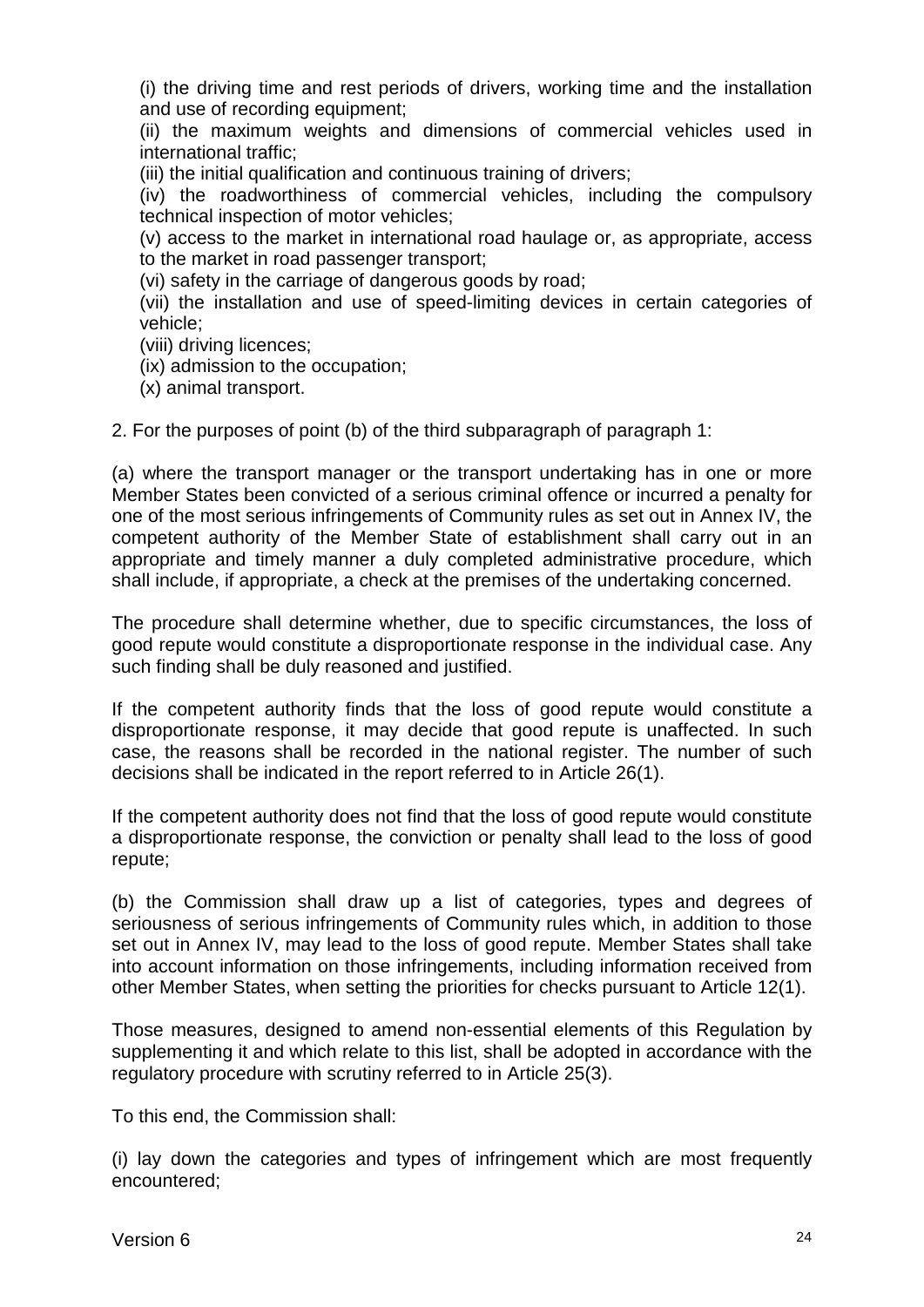(ii) define the degree of seriousness of infringements according to their potential to create a risk of fatalities or serious injuries; and

(iii) provide the frequency of occurrence beyond which repeated infringements shall be regarded as more serious, by taking into account the number of drivers used for the transport activities managed by the transport manager.

## **EU ANNEX IV**

### **Most serious infringements for the purposes of Article 6(2)(a)**

1. (a) Exceeding the maximum 6-day or fortnightly driving time limits by margins of 25% or more.

(b) Exceeding, during a daily working period, the maximum daily driving time limit by a margin of 50% or more without taking a break or without an uninterrupted rest period of at least 4.5 hours.

- 2. Not having a tachograph and/or speed limiter, or using a fraudulent device able to modify the records of the recording equipment and/or the speed limiter or falsifying record sheets or data downloaded from the tachograph and/or the driver card.
- 3. Driving without a valid roadworthiness certificate if such a document is required under Community law and/or driving with a very serious deficiency of, inter alia, the braking system, the steering linkages, the wheels/tyres, the suspension or chassis that would create such an immediate risk to road safety that it leads to a decision to immobilise the vehicle.
- 4. Transporting dangerous goods that are prohibited for transport or transporting such goods in a prohibited or non-approved means of containment or without identifying them on the vehicle as dangerous goods, thus endangering lives or the environment to such extent that it leads to a decision to immobilise the vehicle.
- 5. Carrying passengers or goods without holding a valid driving licence or carrying by an undertaking not holding a valid Community licence.
- 6. Driving with a driver card that has been falsified, or with a card of which the driver is not the holder, or which has been obtained on the basis of false declarations and/or forged documents.
- 7. Carrying goods exceeding the maximum permissible laden mass by 20% or more for vehicles the permissible laden weight of which exceeds 12 tonnes, and by 25% or more for vehicles the permissible laden weight of which does not exceed 12 tonnes.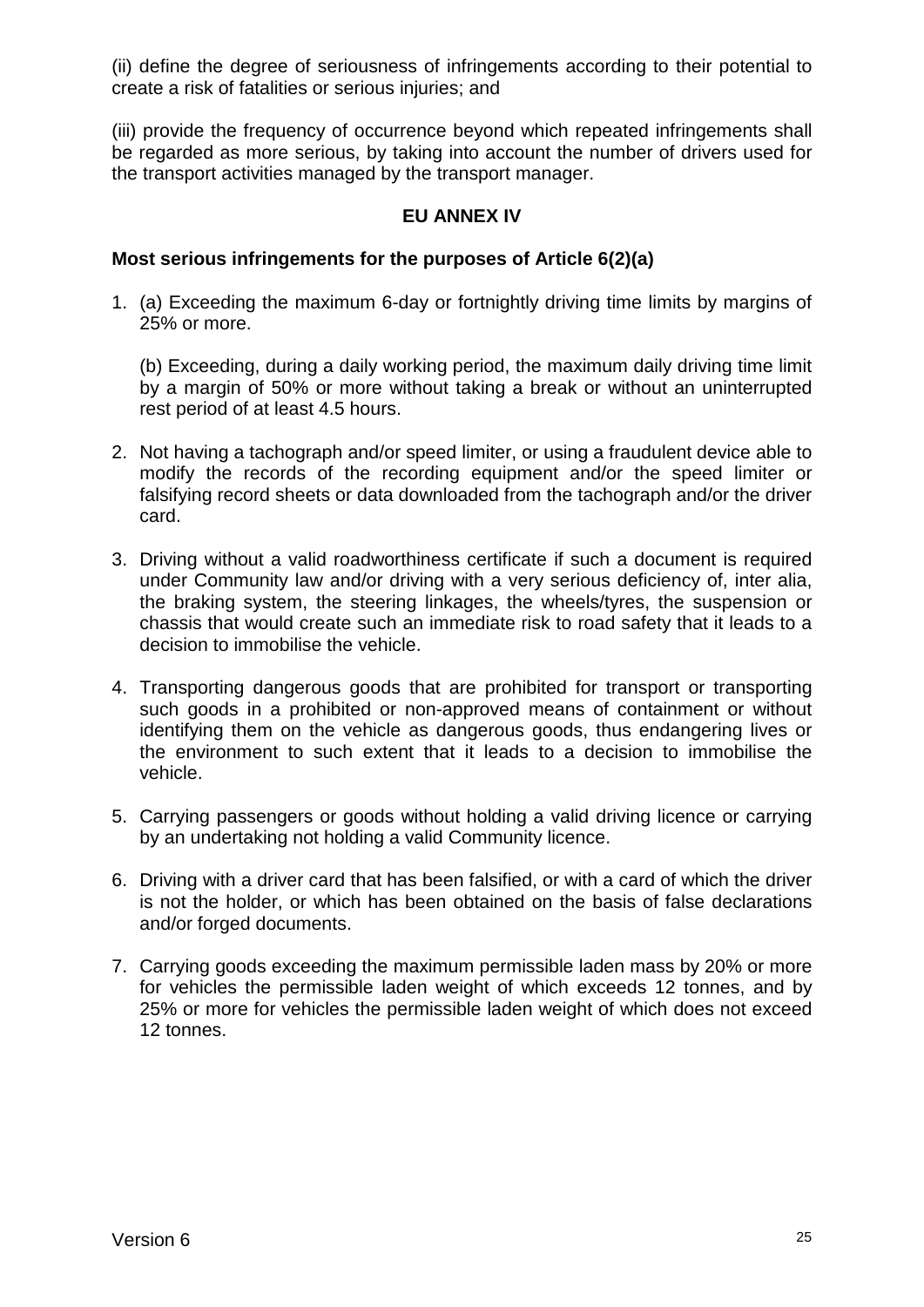# **ANNEX 3: ALCOHOL ON BUSES TO SPORTS EVENTS IN NI**

**The following is a summary of the guidance provided by the Department of Justice (DOJ) with regards to alcohol on buses to sporting event in Northern Ireland. The DOJ guidance in full can be viewed at:**

[Alcohol on buses to sporting events](https://www.justice-ni.gov.uk/publications/justice-act-ni-2011-alcohol-buses-sports-events-guidance-bus-operators)

## **JUSTICE ACT (NI) 2011 – ALCOHOL ON BUSES TO SPORTS EVENTS – GUIDANCE FOR BUS OPERATORS**

The DOJ guidance note is intended to assist bus hire and service operators to prepare for the commencement and working of section 40 of the Justice Act (NI) 2011. Section 40 creates new offences around the possession of alcohol on certain buses en route to regulated sports matches.

## **PART 4 OF THE ACT – SPORT**

## CHAPTER 1 – REGULATED MATCHES

Section 35 and Schedule 3 (Regulated Matches)

Section 35, when read with Schedule 3, specifies which sorts of match are affected by each of the provisions in Chapters 2 to 5 of Part 4 of the Act. Bus companies will be most interested in the matches that are caught by the offences in chapter 3, section 40. These match types are listed in paragraphs 2 to 4 and 6 to 9 of Schedule 3. Association football matches are covered by reference to teams that represent a country or territory, or teams that represent member clubs of certain leagues, or national teams. Even where only one such team is playing in a match, the match is covered by the Act. Association football matches are therefore not regulated by reference to their home ground, but by reference to teams.

In practice, the association football matches affected are mostly those involving international teams, and matches in which one or both teams playing is a member of the IFA Premier League, IFA Championship, FAI Premier League or FAI First Division.

By contrast, gaelic games and rugby union matches are covered in Schedule 3 by reference to the status of their grounds under the Safety of Sports Grounds (NI) Order 2006. Under current legislation<sup>58</sup>, these grounds are presently:

- Casement Park, Belfast
- Armagh GAA, Dalton Road, Armagh
- Celtic Park, Lone Moor Road, Londonderry
- Pairc Esler, Greenbank Industrial Estate, Newry
- Brewster Park, Erne Road, Enniskillen
- Healy Park, Gortin Road, Omagh
- Davitt Park, Francis Street, Lurgan
- Crossmaglen GAA, Dundalk Road, Crossmaglen
- Downpatrick GAA, Old Course Road, Downpatrick
- O'Neill Park, Lisnahull Road, Dungannon

<span id="page-25-0"></span> <sup>58</sup>The Safety of Sports Grounds (Designation) (No.2) Order (Northern Ireland) 2009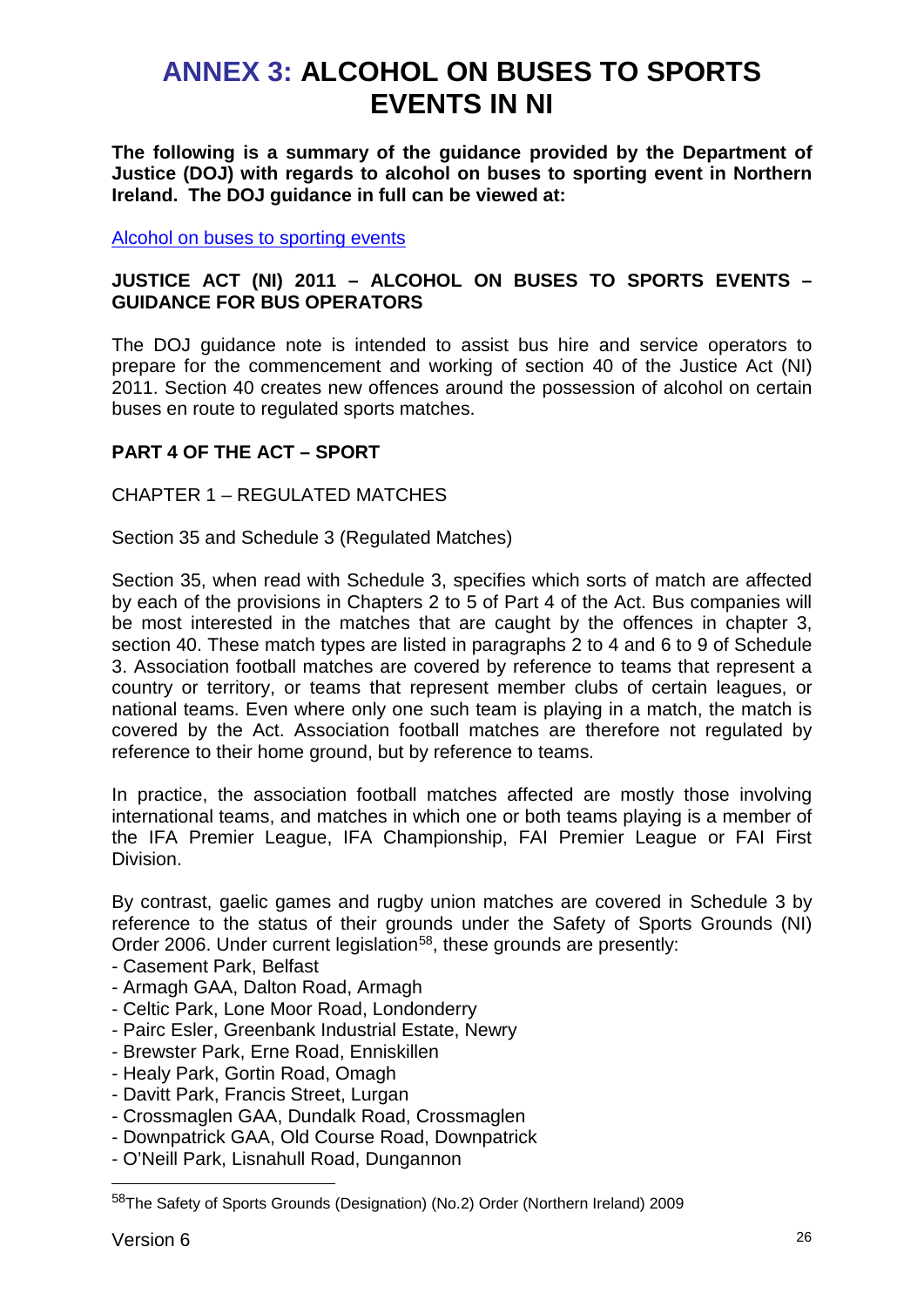- Irvinestown GAA, Bridge Street, Irvinestown
- Loughguile Shamrocks GAA, Lough Road, Loughguile
- Derry GAA, Foreglen Road, Dungiven
- Corrigan Park, Whiterock Road, Belfast
- Ulster Rugby, Ravenhill, Belfast

Up to date information on association football teams, competition membership and designated gaelic games and rugby union grounds can be found at www.sportni.net or by contacting Sport Northern Ireland at:-

Sport Northern Ireland House of Sport Upper Malone Road BELFAST BT9 5LA Tel: 028 9038 3842 E-mail: [safetyofsportsgrounds@sportni.net](mailto:safetyofsportsgrounds@sportni.net)

## CHAPTER 3 – ALCOHOL ON VEHICLES TRAVELLING TO REGULATED **MATCHES**

Section 40 (Offences in connection with alcohol on vehicles)

This section of the Act creates two offences around the possession of alcohol ("intoxicating liquor") on certain vehicles en route to regulated matches. The vehicles affected are "motor vehicles" with a capacity of 9 or more passengers, being used primarily to carry passengers for reward for all or part of a journey to a regulated match. A motor vehicle is (in effect) a motorised road vehicle. Train journeys are not covered by the offence.

There needs to be some element of "reward" to the driver or operator of the vehicle in carrying the passenger(s) to the match. In most instances this will reflect that a vehicle has been rented out for a period or that it has been hired for a particular journey, or that individuals pay the driver or the owner for taking them to the match.

The offences only catch journeys where the main intended purpose of carriage is to bring the passenger(s) to a regulated match – standard bus services whose specific purpose is not to bring passengers to attend a regulated match or whose route just happens to go near a regulated match are not caught. Nor do the offences catch journeys from matches.

One last point about journeys – the offences apply only when the vehicle concerned is in Northern Ireland. This is relevant particularly where the destination is a regulated match outside Northern Ireland, or where the journey to a match in Northern Ireland starts outside the jurisdiction.

Firstly, it is an offence for someone to be in possession of alcohol on such vehicles on such journeys.

There is existing law which covers the consumption of alcohol on Public Service Vehicles. PSV (Northern Ireland) Regulations 1985 prohibit the drinking of alcohol by passengers, with a penalty of a level 3 fine (£1,000). Section 40 of the Justice Act now creates an additional offence of *possessing* alcohol in the circumstances specified.